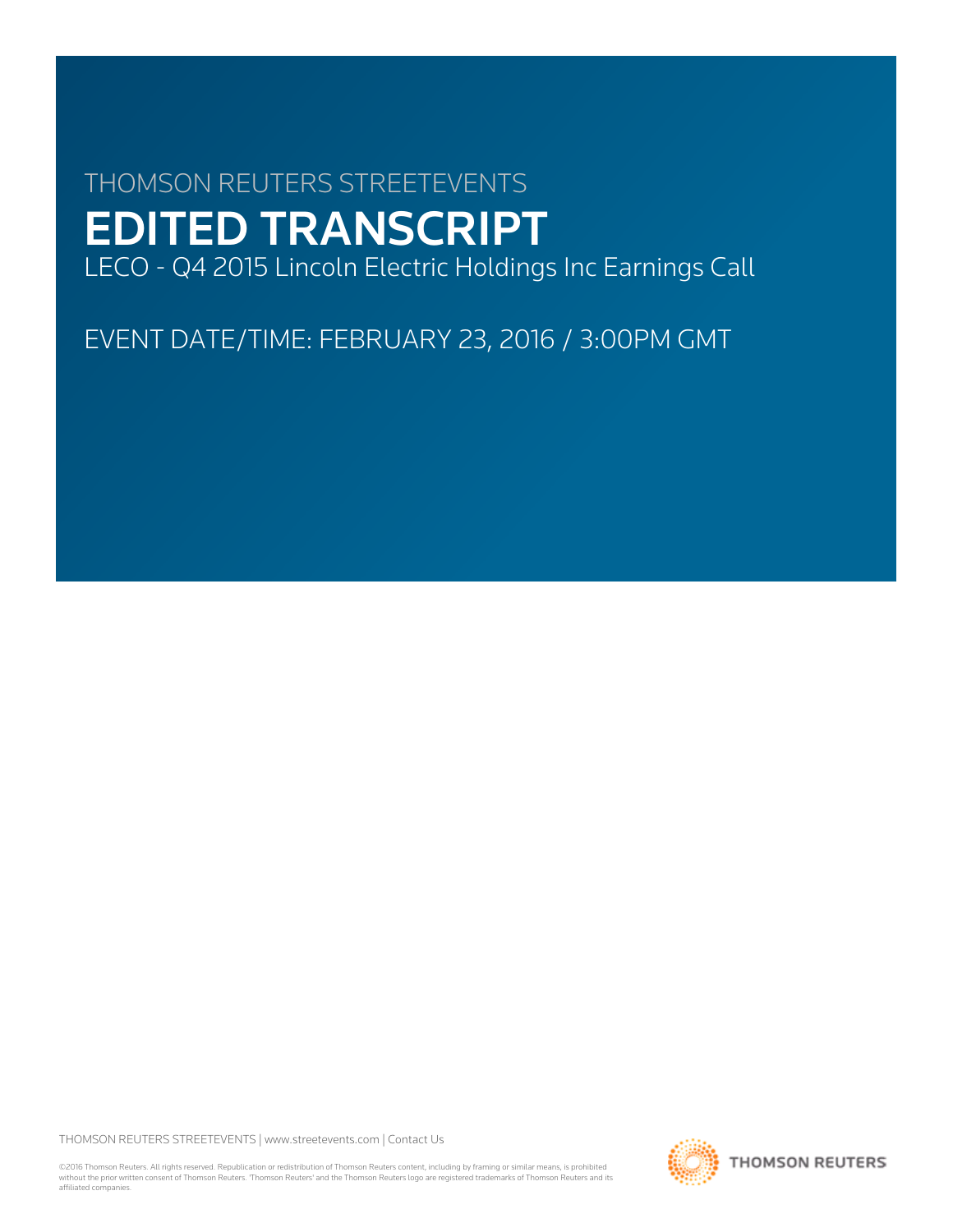### **CORPORATE PARTICIPANTS**

**[Amanda Butler](#page-1-0)** Lincoln Electric Holdings, Inc. - IR Director **[Chris Mapes](#page-2-0)** Lincoln Electric Holdings, Inc. - Chairman, President, CEO **[Vince Petrella](#page-3-0)** Lincoln Electric Holdings, Inc. - EVP, CFO, Treasurer

### **CONFERENCE CALL PARTICIPANTS**

**[Matt McConnell](#page-5-0)** RBC Capital Markets - Analyst **[Joe O'Dea](#page-6-0)** Vertical Research Partners - Analyst **[Eli Lustgarten](#page-8-0)** Longbow Research - Analyst **[Mig Dobre](#page-9-0)** Robert W. Baird & Company, Inc. - Analyst **[Schon Williams](#page-10-0)** BB&T Capital Markets - Analyst **[Jason Rodgers](#page-11-0)** Great Lakes Review - Analyst **[Joe Mondillo](#page-12-0)** Sidoti & Company - Analyst **[Liam Burke](#page-14-0)** Wunderlich Securities, Inc. - Analyst **[Walter Liptak](#page-15-0)** Seaport Global Securities - Analyst **[Steve Barger](#page-16-0)** KeyBanc Capital Markets - Analyst **[Justin Bergner](#page-18-0)** Gabelli & Co. - Analyst

### **PRESENTATION**

### **Operator**

<span id="page-1-0"></span>Greetings and welcome to the Lincoln Electric 2015 fourth-quarter and full-year financial results conference call. At this time, all participants are in a listen-only mode, and this call is being recorded. It is now my pleasure to introduce your host, Amanda Butler, Director of Investor Relations. Thank you. You may begin.

### **Amanda Butler** - Lincoln Electric Holdings, Inc. - IR Director

Thank you Tamar and good morning everyone. Welcome to Lincoln Electric's 2015 fourth-quarter conference call. We released our financial results for the quarter and full year earlier today, and you can find our release as an attachment to this call's webcast presentation as well as on the Lincoln Electric website at LincolnElectric.com in the Investor Relations section.

Joining me on the call state is Chris Mapes, Lincoln's Chairman, President and Chief Executive Officer, and our Chief Financial Officer, Vince Petrella. Chris will begin the discussion this morning with an overview of the year and Vince will cover the quarterly numbers in more detail as well as our uses of cash. Following our prepared remarks, we will take your questions.

Before we start a discussion, please note though that certain statements made during this call may be forward-looking and actual results may differ materially from our expectations due to a number of risk factors. A discussion of some of the risks and uncertainties that may affect our results are provided in our press release and in our SEC filings on Forms 10-K and 10-Q.

In addition, we discuss financial measures that do not conform to US GAAP. A reconciliation of non-GAAP measures to the most comparable GAAP measure is found in the financial tables in our earnings release.

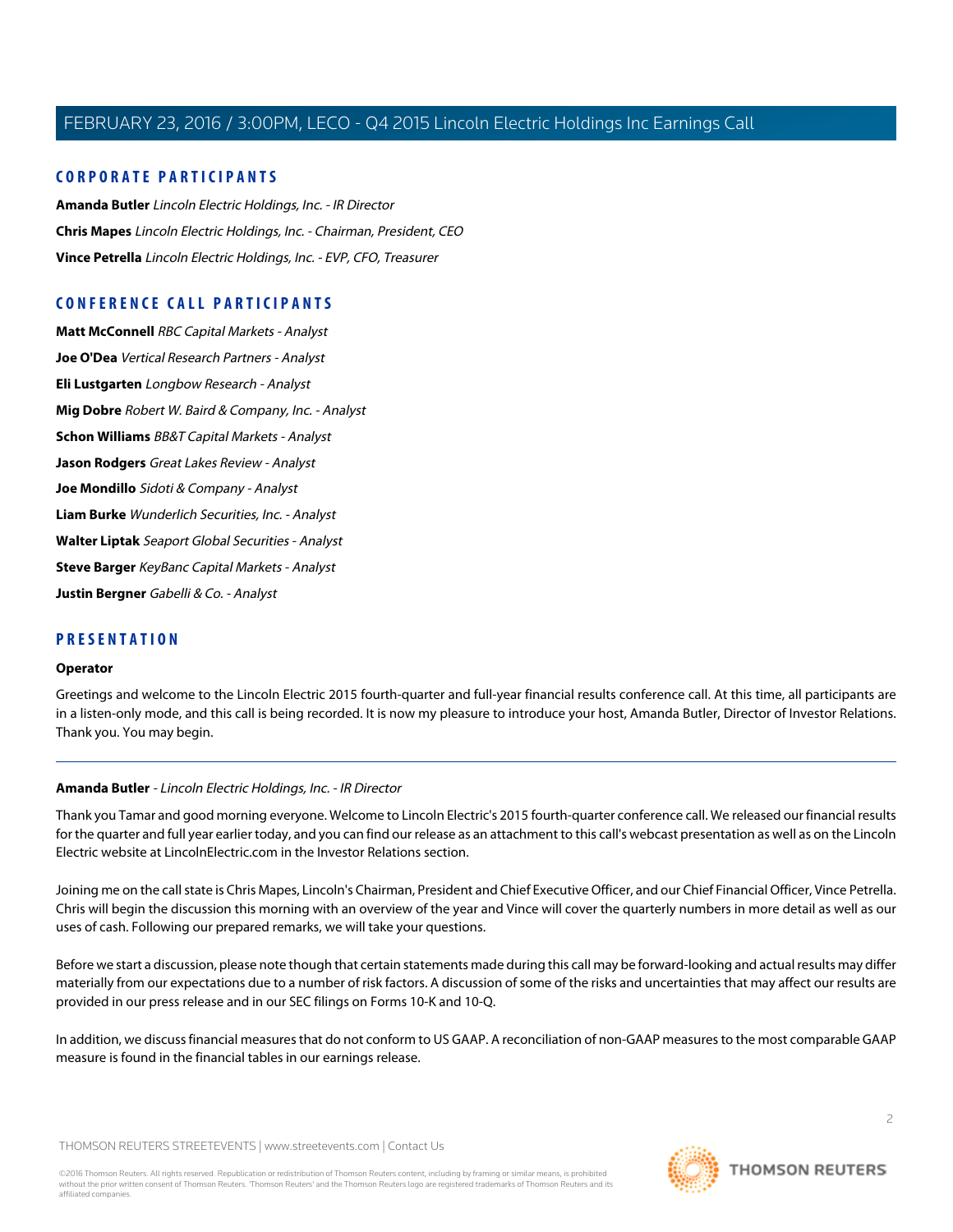And with that, I'll turn the call over to Chris Mapes. Chris?

### <span id="page-2-0"></span>**Chris Mapes** - Lincoln Electric Holdings, Inc. - Chairman, President, CEO

Thank you Amanda. Good morning everyone, and I would direct you towards Slide 3. I'm pleased to report that we finish 2015 with solid execution and performance across a number of key metrics. We achieved a 14.7% operating income margin on an adjusted basis, reflecting a 19% decremental margin. We also generated strong cash flows with free cash flow conversion at 100% of adjusted net income, as well as a 21.1% return on invested capital. We are also proud to have returned a record \$486 million to shareholders from both an increase in our dividend payout rate and a record \$399 million in share repurchases.

We achieved these results by staying focused on our core priorities and strategy -- our customers, delivering value through innovative solutions, executing on our 2020 strategic initiatives, and maintaining a disciplined capital allocation strategy. These efforts, combined with aggressive short-term cost reduction actions that are contributing approximately \$8 million to \$9 million per quarter of benefit, continued to advance our financial performance as well as our long-term growth prospects and competitive positioning.

We faced challenging conditions in industrials in 2015 which persisted through year-end and impacted our worldwide operations. Our full-year 2015 sales decreased 9.9% to \$2.5 billion, as benefits from price and acquisitions were offset by 8% in lower volumes with compressing industrial demand, the impact of a strong US dollar and general economic uncertainty. These factors outweighed growth we achieved in certain end markets and applications.

Reported EPS results of \$1.70 was impacted by soft volumes, a \$0.15 unfavorable impact from foreign exchange, and a \$1.78 impact from special items charges associated with our pension settlement from rationalization and asset impairments and Venezuelan remeasurement losses. Excluding special items charges, adjusted EPS for 2015 was \$3.48, which does not include the impact of an unfavorable \$0.16 contingent consideration or earnout in 2015 related to an acquisition. Excluding Venezuelan results from both years due to the hyper-inflationary conditions in that country, our 2015 adjusted EPS would have declined 6% to \$3.43 as compared with \$3.65 in 2014.

Moving to Slide 4, looking at full-year 2015 trends in a bit more detail on Slide 4, I am pleased to report that we remain on track with our automation strategy and achieved double-digit percent organic sales growth for the year in the automation portfolio on the strength of our solutions and the resilient demand for the North American automotive and nonresidential construction sectors. Automation growth was offset by declines in both equipment systems and consumables. Equipment demand was largely impacted by a decline in our US exports as well as lower industrial activity and capital investment due to the dramatic decline in oil and commodity prices. In 2015, our oil and gas sector sales declined approximately 10%.

In our Asia-Pacific segment, volume performance was impacted by our strategic repositioning initiative in China where China organic sales declined by approximately \$40 million in 2015. We are continuing to shift to a growth focus in automation solution, equipment systems, and alloy-based filler metals to drive improved returns in that business.

Looking at in-sector activity in 2015, while most sectors' performance decelerated in the fourth quarter, we benefitted from our diversified end market exposure and achieve full-year growth in transportation, notably in automotive, in general fabrication, in pipe activity, midstream applications, shipbuilding, and in nonresidential construction applications. This growth was offset by declines up and downstream oil and gas applications and in heavy fabrication, especially in our international regions.

Moving to Slide 5, we have continued to focus on investing for long-term profitable growth in this part of the cycle. Our growth initiatives automation and education both address the global secular trend of skilled welder shortages with both markets expanding in 2015. Additionally, our alloy strategy, which addresses the growing use of specialty materials requiring rigorous performance standards, continues to grow, most notably in aluminum.

We have always focused on innovation as a key value proposition and differentiator and in 2015 we continued to increase our investment in product development with R&D spending up 9% versus the prior year. This effort allowed us to maintain a strong vitality index with 31% of sales from new products launched within the last five years and a 44% vitality index within our equipment portfolio.

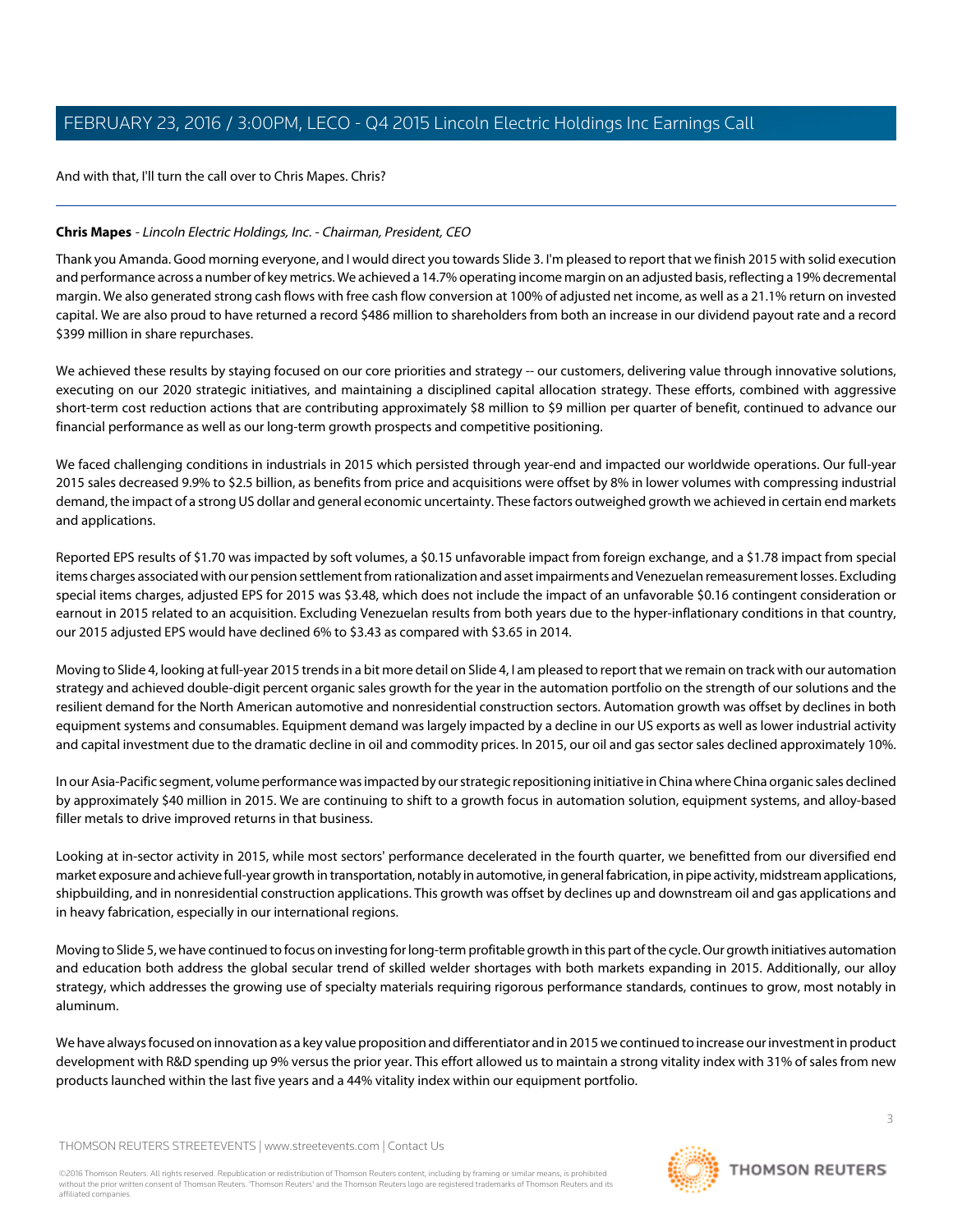Given recent product launches highlighted in our last earnings call and a solid pipeline through 2016, we remain confident in the quality of our portfolio and our positioning when markets improve. We will continue to prioritize profitable growth and maintain strong balance sheet flexibility to support an active M&A program as we move into 2016.

During the year, we acted swiftly to align the business to weakening end market conditions and implemented actions that have been used in prior downturns, including aligning productive hours of customer demand, limiting overtime in our contract workforce, temporarily suspending our 401(k) match for US employees, and offering a voluntary separation incentive program. As our markets have remained challenged, we further implemented a 5% salary reduction for our global executives in the fourth quarter, and we will continue to monitor conditions and implement further controls if conditions merit.

Currently, we expect to generate \$25 million in annualized temporary benefits and \$12 million in annualized structural cost savings. This equates to approximately \$9 million per quarter of benefits, which will partially offset the anticipated unfavorable impact from volume and foreign exchange. This benefit run rate is expected to anniversary in the third quarter of 2016. Very solid performance, very quick action in a very challenging environment.

<span id="page-3-0"></span>And now I'd like to pass the call to Vince to discuss our fourth-quarter results and uses of cash in more detail. Vince?

### **Vince Petrella** - Lincoln Electric Holdings, Inc. - EVP, CFO, Treasurer

Thank you Chris. We finished a challenging year with results that I believe demonstrate the flexibility of our business model, notably in our North American segment, the benefits of driving innovative solutions into diversified end markets and regions, and a rapid response to challenging market conditions. Our efforts generated solid margin, cash flow and ROIC results.

Looking at fourth-quarter income statement highlights on Slide 6, our consolidated fourth-quarter sales decreased 17% compared with the prior year on 8.2% higher price or 50 basis points, excluding price contributions from Venezuela, and a 2.1% increase from our Rimrock and SWP acquisitions. These increases were offset by 14.4% lower volumes and a 12.9% unfavorable impact from foreign currency translation, or 4.4% excluding the effects of Venezuela. Our Venezuelan operations significantly impacted our price and foreign currency results in the quarter due to the hyperinflationary conditions in that country, and our recent currency remeasurement to the Samadhi rate.

Our fourth-quarter gross profit decreased 15%, reflecting lower sales and a \$700,000 charge related to the Venezuelan remeasurement losses we incurred from the adoption of the Samadhi rate at the end of the third quarter. While gross profit dollars declined, our gross profit margin increased 70 basis points to 34.5% compared with 33.8% in the prior-year period, reflecting the benefits of our cost reduction actions and lower input costs.

Our SG&A expense as a percentage of sales increased 110 basis points to 19.5%, primarily due to foreign currency and lower sales as we continue to control expenses. Our reported operating income declined 25% in the quarter to \$78 million, or 13.8% of sales, reflecting the impact of lower sales, a \$6.4 million non-cash pension settlement charge related to lump-sum pension payments, the impact of our Venezuelan remeasurement charge, and an additional \$400,000 rationalization and asset impairment charge.

On an adjusted basis, our operating income margin was resilient at 15.1%, which was 30 basis points lower than the prior year on 14% lower volumes. Our decremental margins, excluding special items, were 16.5% in the quarter.

Our interest expense increased by \$3.1 million to \$9.8 million, primarily from a \$6.4 million adjustment in the consideration we expect to pay to acquire an additional ownership interest in a majority-owned subsidiary. Interest expense also reflects higher interest accrued on higher borrowings.

Looking ahead to 2016's full year, we expect our interest expense range to be about \$20 million to \$22 million, reflecting current borrowings and our expected contingent consideration for the year. Contingent consideration is subject to changes based on actual performance compared with the subsidiary's forecasted performance plan.

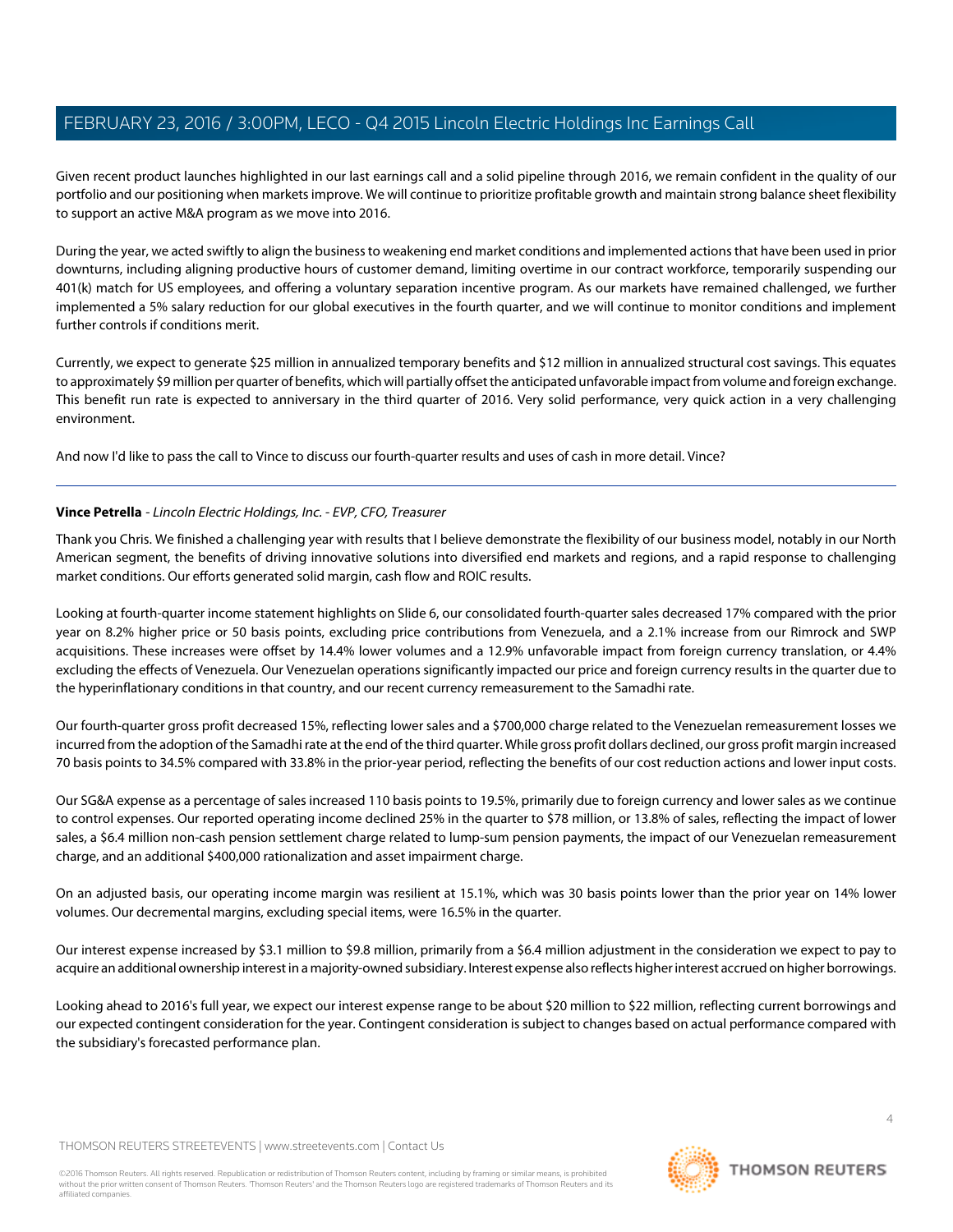Our fourth-quarter effective tax rate was 31.6% compared with 25.2% in the prior-year period. The prior year's tax rate includes the successful resolution of tax litigation and a more favorable mix of earnings. Looking ahead to 2016, our effective tax rate is expected to be in the low 30% range, subject to the mix of earnings and utilization of US tax credits.

Fourth-quarter diluted earnings per share decreased 29% to \$0.68 compared with \$0.96 per share in 2014. On an adjusted basis, diluted earnings per share decreased 22% to \$0.75 as compared with \$0.96 in 2014. While cost reduction actions and lower input costs helped to partially offset the impact of lower volumes, our EPS results were also unfavorably impacted by \$0.08 from foreign exchange translation and an additional \$0.09 per share from contingent consideration.

Now moving to the geographical segments on Slide 7, our North American welding segment's fourth-quarter adjusted EBIT margins were up 50 basis points to 19.8%, reflecting the benefits of our flexible incentive management system, cost reduction activities, as well as lower input costs. The segment saw a step down in sales in the quarter with a 13% decline as a 2.6% benefit from acquisitions and a 1.2% increase in pricing was offset by 14.9% lower volumes. While automation continued to achieve sales growth in the quarter, both equipment and consumable product lines were lower due to a broad decline in general industrial demand and heavy fabrication as well as from weakness in oil and gas applications.

In Europe, adjusted EBIT margin declined 340 basis points to 5.9% on lower volumes, which reflect broader declines in energy market demand in the region. These declines offset modest growth achieved in southern Europe and in our growth initiatives focused on alloys and automation.

Moving to Slide 9, the Asia-Pacific welding segment's adjusted EBIT margin was breakeven in the quarter due to unfavorable fixed cost absorption on 26.7% lower volumes and persistent end market weakness in oil and gas markets. South American welding incurred a modest net loss in the quarter on lower volumes from weakening macroeconomic conditions in the region, particularly in Venezuela and Brazil.

Moving to Slide 11, the Harris Products Group fourth-quarter EBIT margins held relatively steady at 9.2%. Sales declined 9.9% or 5.5% organically. Volume declines moderated to 2.8% as strength in the US domestic retail channel was offset by international market weakness. Pricing decreased 2.7% on lower metal costs, primarily silver.

Moving to Slide 12, cash generation in the quarter was solid with cash flow from operations of \$75 million. While cash flows declined on a year-over-year basis due to a challenging comparison, including a \$50 million tax refund last year, our cash flow generation represented a 121% cash conversion ratio of free cash flow to adjusted net income. Solid cash flows combined with only \$50 million of net debt on our balance sheet positions us well to execute on our capital allocation strategy of investing in growth and returning cash to shareholders through dividends and share repurchases throughout the economic cycle.

Looking at our average operating working capital to net sales ratio, we held the ratio steady at 17.1% by aggressively managing working capital in a declining macro and topline environment.

Moving to Slide 13, we invested \$37 million towards acquisitions in the year. Capital expenditure spending declined to \$10 million in the quarter, or 31%, to \$51 million for the full year as we curtailed projects to align the business to compressing market conditions.

Looking ahead to 2016, we estimate full-year capital spending to be in the range of \$65 million to \$75 million, including a substantial investment in our new welding technology center.

During the fourth quarter, we continued to return cash to shareholders. We paid cash dividends of \$21 million, reflecting the higher dividend payout rate. Our dividend payout rate was increased by 10.3% for the first-quarter 2016 payment, marking our 20th consecutive year of dividend increases for the Company since our public offering in 1995. We also spent \$102 million on repurchasing over 1.8 million shares for treasury in the quarter, and over \$399 million for the year. In 2016, we are targeting \$400 million of share buybacks, reflecting management's confidence in our cash flow generating capabilities and balance sheet strength through the cycle.

Now I will turn the call over to Chris to discuss our recently announced organizational segment reporting structure, changes, and our outlook for 2016. Chris?

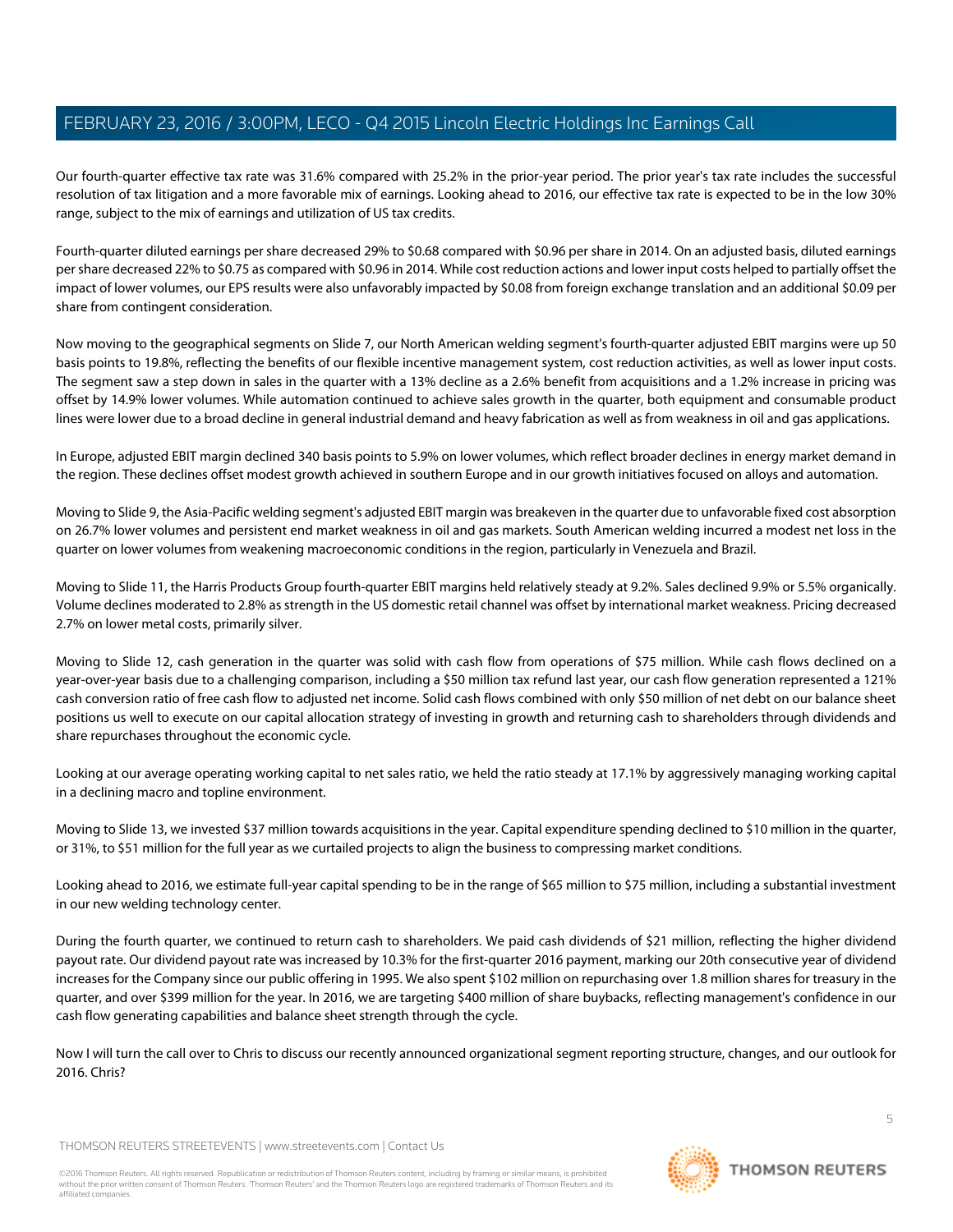### **Chris Mapes** - Lincoln Electric Holdings, Inc. - Chairman, President, CEO

Thank you Vince. Turning to Slide 14, as I hope many of you saw a few weeks ago, we announced a new organizational structure with the creation of two welding segments, Americas welding and international welding, as well as our existing Harris Products Group. These two new welding segments will be headed up by the executives who were formerly leading the North American and European welding segments. We made this change to simplify our organization to better leverage our resources, to improve operational efficiency across our global platform, and accelerate product development and commercialization activities across several global initiatives. Quite simply, faster execution and global alignment.

To aid investors in their analysis of our performance, we've included our fourth-quarter and full-year 2015 results in the new segment structure in the presentation's appendix. We will be using this new segment structure in our upcoming first-quarter 2016 earnings release.

I would also like to comment on our 2016 outlook. Given the short cycle nature of our business and persistent year-over-year and sequential weakness at a consolidated level through February from challenges in certain regions in an industry segment such as agriculture, mining and oil and gas, we are continuing demands of the business cautiously and are expecting continued challenges through 2016. While we have seen some sequential stabilization in certain countries and end sectors on a constant dollar basis in the first quarter, our consolidated first-quarter comparisons will be very challenging, especially considering our performance in 2015 in the oil and gas segment. And we only expect the year-over-year comparisons to ease in the second half of the year. On a full-year basis while we expect some growth opportunities to emerge in several end markets, we anticipate that these pockets of growth will be outweighed by ongoing declines in the energy and heavy fabrication sectors until oil and commodity prices stabilize. We will continue demands of the business diligently in this part of the cycle for margin performance, cash flow generation and returns, and we will remain disciplined in our capital allocation strategy and cost reduction programs. Given our 2020 program achievements to date, we are better positioned today to deliver solid performance in a downcycle with a solid balance sheet and top decile returns on invested capital.

So before we open the call to questions, I'd like to thank my many colleagues at Lincoln Electric around the world who focus on our customers and ensure that we deliver as the welding experts every day. It is their teamwork, their commitment to our strategy, and our brand that continues to drive our results and improve returns for all of our stakeholders.

With that, I would like to turn the call over for questions.

### **QUESTIONS AND ANSWERS**

### <span id="page-5-0"></span>**Operator**

(Operator Instructions). Matt McConnell, RBC Capital Markets.

### **Matt McConnell** - RBC Capital Markets - Analyst

Thank you. Good morning. I just wanted to highlight on the pretty impressive margin performance, especially given some of the end market challenges. So what was the LIFO benefit in the quarter? And what are your expectations for price costs in 2016? Maybe we'll just start there.

### **Vince Petrella** - Lincoln Electric Holdings, Inc. - EVP, CFO, Treasurer

So, the LIFO credit in the quarter was about \$4.3 million. For the full year, it ran about \$11.5 million. Most of that \$11.5 million was backloaded in the second half of the year.

As far as -- and the prior year's fourth quarter, Matt, had about \$3.3 million of credits in it.

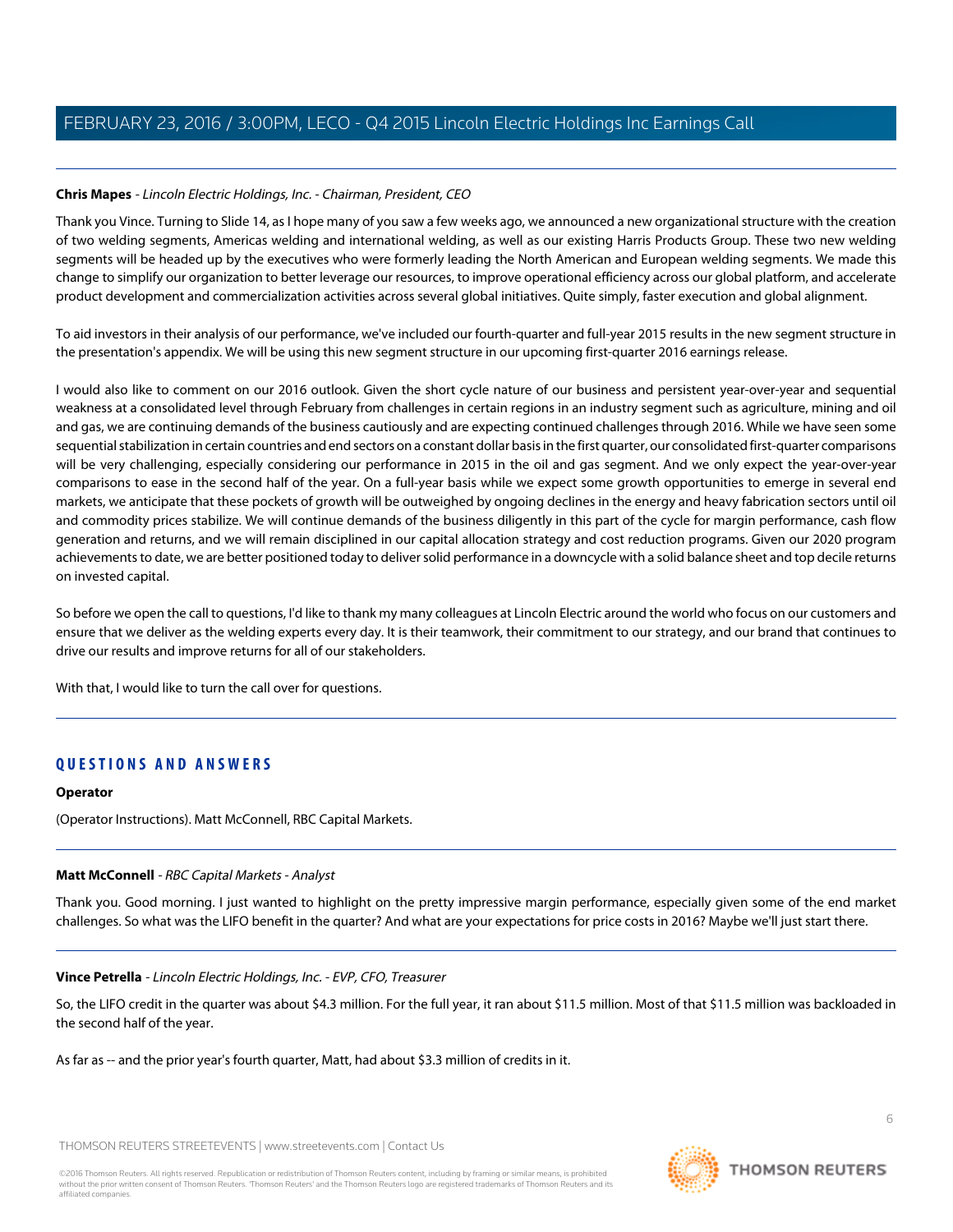So as far as 2016 is concerned, we've seen a flattening out, a stabilization of input cost that had tailed off in the second half of 2015. So our view for 2016 is a relatively flattish environment, maybe a little bit on the downside, but certainly not to the level that we experienced in 2015.

### **Matt McConnell** - RBC Capital Markets - Analyst

Okay. So price is still up even ex-the Venezuela adjustments, and I would imagine your raw materials are pretty sharply lower still, right?

### **Vince Petrella** - Lincoln Electric Holdings, Inc. - EVP, CFO, Treasurer

Those prices are up largely due to the effects of foreign exchange. So we've talked in the last couple of quarters about the products that we sell, for example in North America, that might go into Canada and Mexico, and those products in US dollar terms are becoming more expensive. So outside of the US in the North American segment, those businesses have to raise their prices to make up for the strength of the US dollar and the weakness in their local currency. So, there's that dynamic that continued into the fourth quarter of the year. But other than that, from a core pricing, if you will, price book evolution, there's not a whole lot of price being pushed through the business or the industry at this point in time.

### **Matt McConnell** - RBC Capital Markets - Analyst

Okay, great. And since we are fairly deep into the first quarter at this point, I wonder if you could just give an update on how demand has trended so far as you've started the year. Is it kind of comparable with the declines you saw in the fourth quarter? Just any update there would be helpful.

### **Chris Mapes** - Lincoln Electric Holdings, Inc. - Chairman, President, CEO

As we mentioned very briefly in the call, we are seeing some markets around the world where, on a constant currency basis, we are seeing some sequential flattening. Some of those are regional; some of those are by industry. We are very excited about the fact of the growth that we have seen in our automation strategy and continue to see that and are expecting that to continue to trend favorably as we move into 2016.

But on a macro perspective, although it has decelerated significantly, we are still seeing some sequential weakness in the business.

And I would remind you that, as it relates to Q1, our 2015 Q1 was very strong. We hadn't really entered into the level of compression in the oil and gas market that the broad industry had in Q1 of 2015. So, we've got a very challenging year-over-year comp in 2015 relative to some of those markets and the denigration they saw in 2015. I still say the positives are our automation business is executing on it strategy, we are seeing deceleration in the sequential, but probably at the absolute level still expecting some sequential compression in Q1.

### **Matt McConnell** - RBC Capital Markets - Analyst

Okay. Thank you very much.

### <span id="page-6-0"></span>**Operator**

Joe O'Dea, Vertical Research Partners.

### **Joe O'Dea** - Vertical Research Partners - Analyst

First, on cost savings for 2016, you are now targeting the high end of previously announced programs. You've also now announced some things with salary. Can you just talk to, in terms of absolute kind of dollar savings, given the anniversarying toward the back half of 2016, just what you're looking for in terms of total dollar savings there?

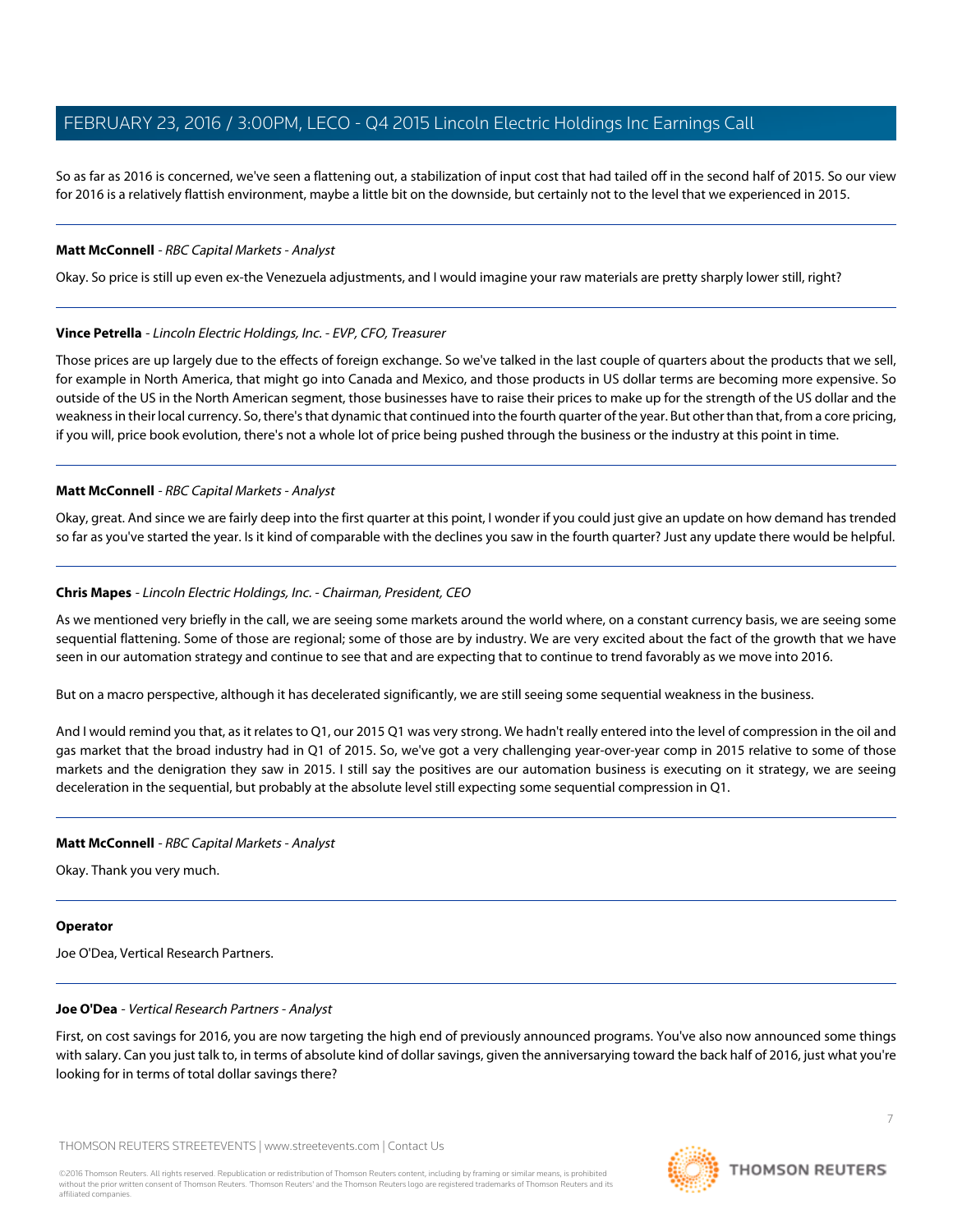### **Vince Petrella** - Lincoln Electric Holdings, Inc. - EVP, CFO, Treasurer

Yes, it's roughly a combination of both temporary and structural savings ought to be running through 2016 around \$9 million pretax per quarter in savings.

### **Joe O'Dea** - Vertical Research Partners - Analyst

And then you would have realized that in 4Q, though, of this past year, right? So just in terms of kind of what the actual margin lift would be in 2016?

### **Vince Petrella** - Lincoln Electric Holdings, Inc. - EVP, CFO, Treasurer

I see what's you're -- yes. So it's going to anniversary itself in the third quarter. We came pretty close to that \$9 million in the fourth quarter. And it will, as the year unfolds, start to narrow in the second half of the year in the third quarter. But we ought to see -- the bulk of those \$9 million in savings ought to come through in the first two quarters.

### **Joe O'Dea** - Vertical Research Partners - Analyst

Okay. And then just a question on automation and the growth that you've seen there through 2015. I think, to start 2016, some increasing concerns around where we are in the North America kind of auto cycle. Can you just talk to kind of any visibility you have for demand within that segment through the course of 2016, if you've seen any sort of softening of demand there?

### **Chris Mapes** - Lincoln Electric Holdings, Inc. - Chairman, President, CEO

I think the important thing to think about when you are talking about it relative to automation is that, although automotive had a very strong 2015, especially from a units perspective, and there is some conversation about whether that demand level is flattening a little bit as we're moving into 2016, but those demand levels are off very, very strong numbers. And you are seeing a lot of capital continuing to be invested in the automotive space. And although we might see a flattening of the unit's demand, if they flatten at these levels, we are going to continue to see advancement in automation and continued use of that technology in the automotive space. So although we might see a flattening of the overall demand curve for broad products, we are expecting it to continue to be a very positive year in automotive for our automation business in 2016.

I'd also share with you that, beyond the automotive space, we have got some unique solutions. We are seeing nice advancements with the technology in the structural sector. We've seen growth in the pipe sector. Some of that is from new technologies that we have in that region. And we have some great offerings in the heavy industry end of the cycle that we've really not been able to execute on much as they have continued to be challenged from a capital investment perspective.

So much like our core business, our automation business has various solutions that we are driving into various segments, certainly automotive, a heavy user of automation, and we are getting some of the benefits from that today within the portfolio.

### **Joe O'Dea** - Vertical Research Partners - Analyst

That's really helpful detail. Thank you.

### **Operator**

Eli Lustgarten, Longbow Securities.

THOMSON REUTERS STREETEVENTS | [www.streetevents.com](http://www.streetevents.com) | [Contact Us](http://www010.streetevents.com/contact.asp)

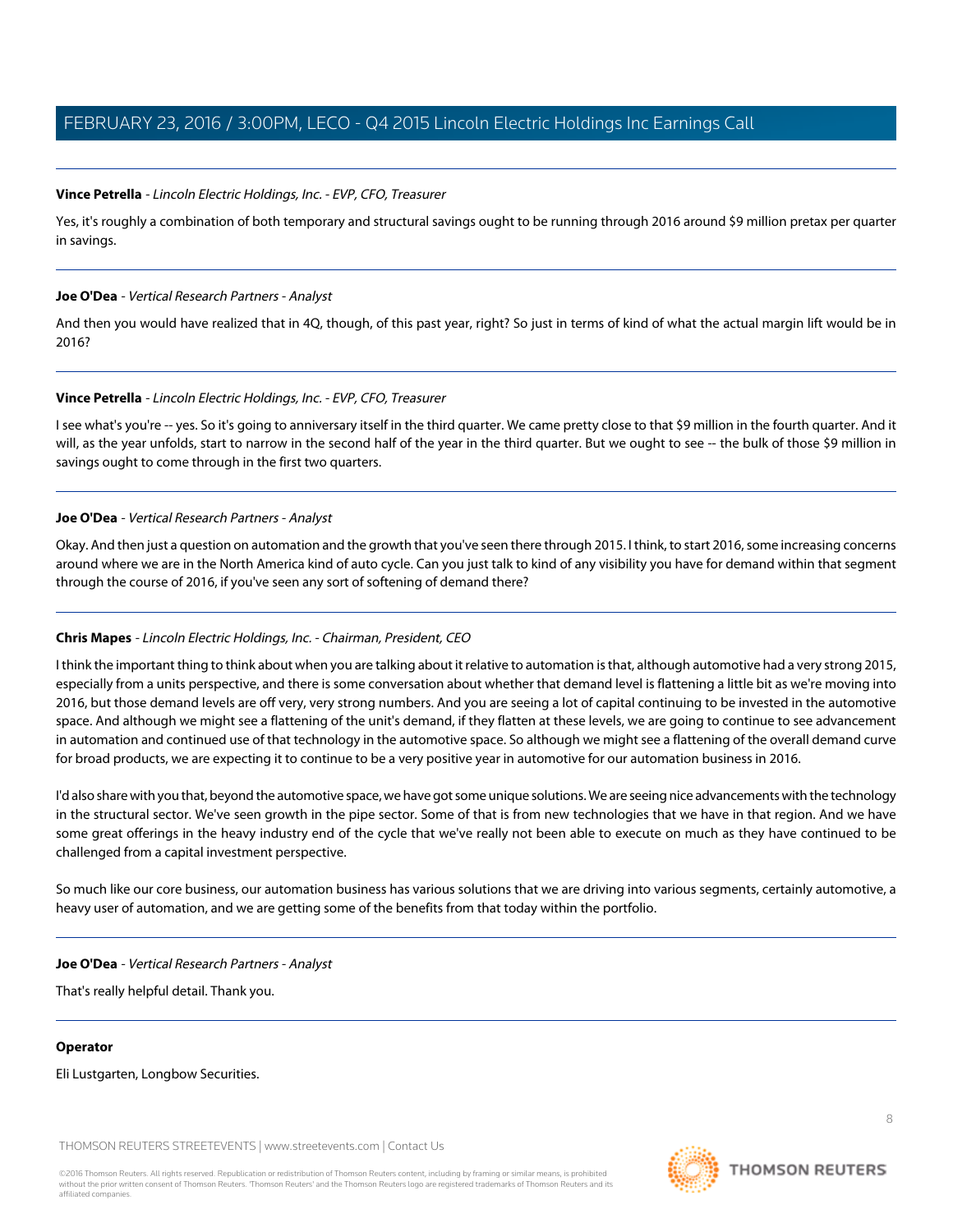### <span id="page-8-0"></span>**Eli Lustgarten** - Longbow Research - Analyst

Good morning everyone. Just for clarification to make the scenario relative new, you said oil and gas was down I think 10% for the year. What part of your -- how much of your business can you identify as it relates to oil and gas? And with the oil and gas market, down 10% is sort of a fraction of what you're hearing across the board from other people who are down more in the mid-20s% or so. Is that what we should expect for 2016 in that sector?

### **Vince Petrella** - Lincoln Electric Holdings, Inc. - EVP, CFO, Treasurer

That's for the full year. And by way of history, we had a good start to 2015 from an oil and gas perspective. We were only down in the first quarter of the year mid single digits. That decline we recognize was industry-leading, and a lot less than what we had seen from other people that were disclosing their oil and gas effect. Now, we saw it progress downward during the course of the year to a point where we were down double digits in the fourth quarter on a year-over-year basis. And so it did progress down like we expected as the year unfolded. But we started the year better than what might be expected in 2015 and it caught up with us in the second half.

As far as --

### **Eli Lustgarten** - Longbow Research - Analyst

Do you have what percentage of the business is related to oil and gas in a rough number?

### **Vince Petrella** - Lincoln Electric Holdings, Inc. - EVP, CFO, Treasurer

It's in excess of 15%.

### **Eli Lustgarten** - Longbow Research - Analyst

Okay. And the follow-up question, can we talk a little bit about the decrementals that you might expect in 2016 because you had fabulous decrementals across the board this past year? And tied to that, you surprised us and gave us a lot of good information in the fourth quarter about how the market has stepped down to a big double-digit number. You gave us the data at FABTECH that -- are we seeing a continuation of that level comparison? Has it gotten weaker than what we saw from the FABTECH in the fourth-quarter results, and that's what hurts first quarter? And can you contrast it to the weakness in the market versus what we saw in the fourth quarter and the decrementals that we should expect for this year?

### **Vince Petrella** - Lincoln Electric Holdings, Inc. - EVP, CFO, Treasurer

I'll address the decrementals and maybe I'll let Chris talk about market trends. From a decremental perspective, that 16.5% decremental is excluding special items in the fourth quarter. It was an excellent result for us and was outside of what -- the norm we've seen in decrementals over a fairly long period of time. I would expect that, in at least the first half of 2016 and certainly the first quarter, that that will likely increase a bit, maybe to be in the 20% to 25% range. And we'll just have to wait and see what volumes do and what other cost take-out actions we might initiate during the course of 2016 to line up our expectations as the first quarter and first half unfold.

### **Chris Mapes** - Lincoln Electric Holdings, Inc. - Chairman, President, CEO

Really as it relates to the trend data, we did announce very early in the fourth quarter that we had experienced some further challenges from a volume perspective. We are not seeing a recovery from that. To answer your question, as I stated, we are seeing the deceleration stabilize. We are

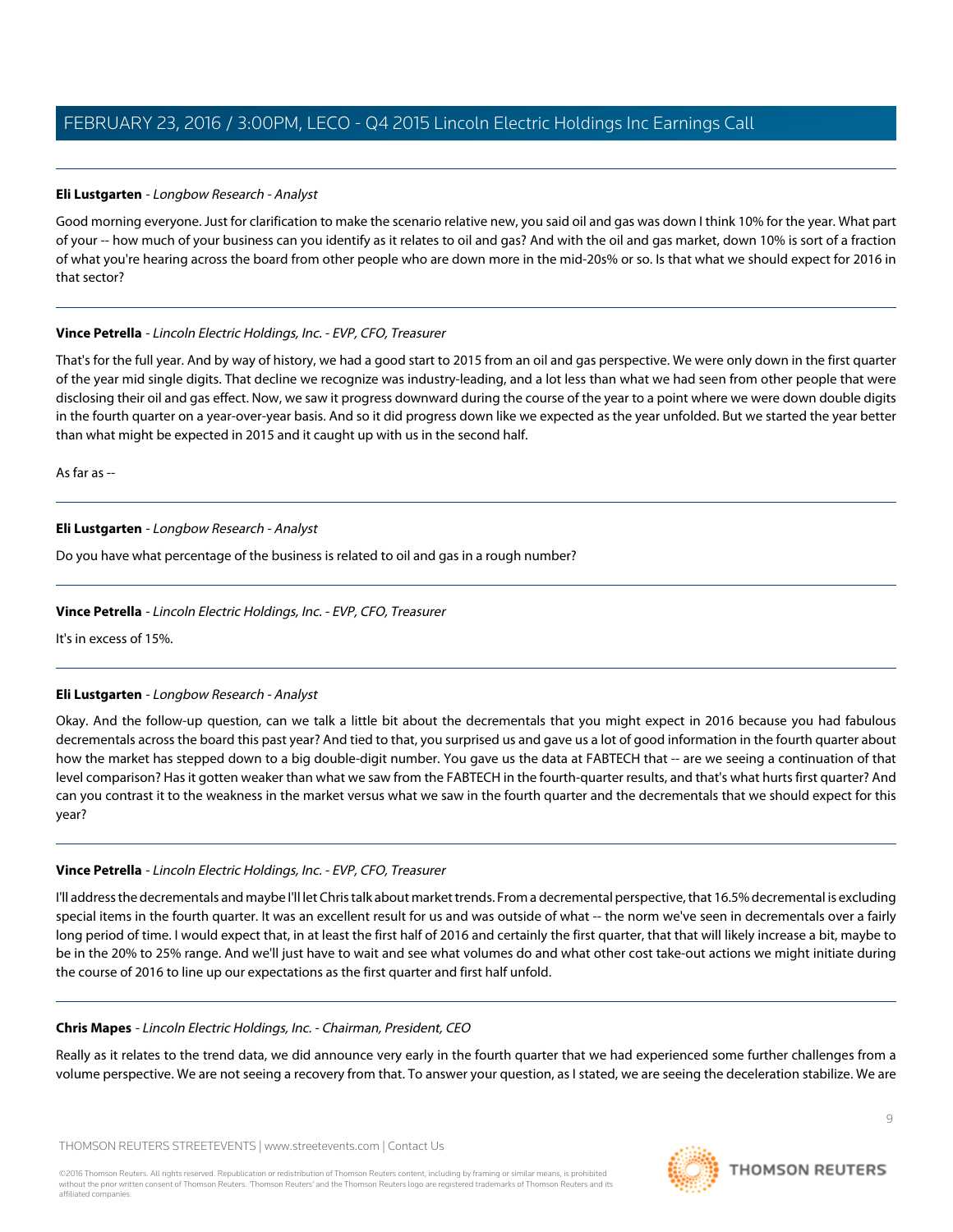not seeing sequentially where it is completely absolved, but we are seeing it to decelerate and quite frankly seeing some stabilization in certain markets around the world. But we are still expecting in Q1 a sequential slight decline within the portfolio as we move into 2016.

### **Eli Lustgarten** - Longbow Research - Analyst

Thank you very much.

### **Operator**

<span id="page-9-0"></span>Mig Dobre, Robert Baird.

### **Mig Dobre** - Robert W. Baird & Company, Inc. - Analyst

Good morning everyone. I guess the first question for me, just trying to clarify your comments here, Chris, because I'm a little bit confused. Are you basically seeing some stabilization or not? If I look at what the industrial distributors have reported for January, some better-than-expected results there. Has translated at all in your North American business? And can you also give us some color as to seasonally how this business normally performs from the fourth quarter to the first?

### **Chris Mapes** - Lincoln Electric Holdings, Inc. - Chairman, President, CEO

Let me clarify the comments on what we are seeing in the market trends and the demand. I think it's important to recognize that there's two different things that are important. Certainly, one is the year-over-year comparison and one is what we are discussing relative to the trends from a sequential basis.

So, on a year-over-year basis, as you would expect, as Vince mentioned earlier, we did not have some of the challenges in oil and gas in 2015 as that market started to decelerate that maybe the broad market had. And that shows up in our annual compression in oil and gas, which, again, we said is slightly higher than 15% of our broad portfolio. So we expect to continue to see challenges on a year-over-year basis.

As it relates to the sequential impact within the business globally, we have seen markets and we have seen industry segments that are stabilizing sequentially and on a constant dollar basis than some of those regions, so we are seeing some improvements relative to the demand profile for the business sequentially although, on a macro basis, we are still seeing slight declines sequentially within the business and would expect to see slight declines in the business sequentially in Q1.

### **Mig Dobre** - Robert W. Baird & Company, Inc. - Analyst

Okay. I see. That's helpful.

### **Vince Petrella** - Lincoln Electric Holdings, Inc. - EVP, CFO, Treasurer

From the year-over-year performance in the fourth quarter.

### **Mig Dobre** - Robert W. Baird & Company, Inc. - Analyst

I see. Okay. And then maybe could you provide any sort of color on the midstream, the energy midstream customer demand levels? I guess I'm just wondering exactly what you are hearing from these folks looking into 2016. I know some of the work they've had in 2015 has really been backlog they had that's been built up when oil prices were much higher. Is that a market that you expect can be stable in 2016 at all, or not maybe?

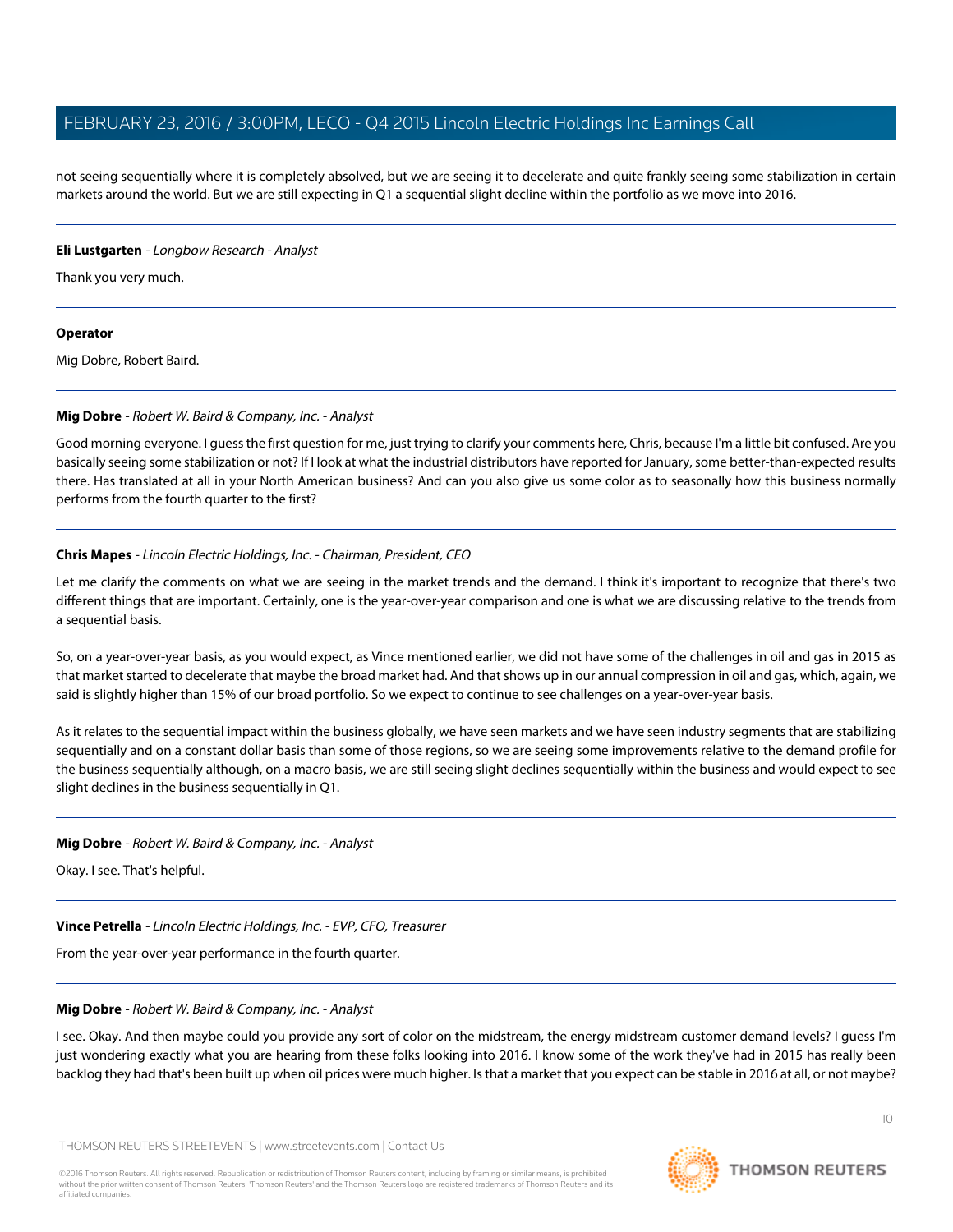### **Vince Petrella** - Lincoln Electric Holdings, Inc. - EVP, CFO, Treasurer

I would tell you that the midstream segment of our oil and gas end markets have and is performing better than certainly upstream and downstream. So it's, if you will, a bright spot but not one that is meaningful enough to make a difference in our oil and gas numbers, but certainly better than up and downstream.

### **Mig Dobre** - Robert W. Baird & Company, Inc. - Analyst

All right, thanks.

### **Operator**

<span id="page-10-0"></span>Schon Williams, BB&T Capital Markets.

### **Schon Williams** - BB&T Capital Markets - Analyst

Good morning. I wonder if we could maybe focus on the China strategy. Could you talk a little bit about where we are in terms of the repositioning within China? How much did that hurt you at the topline in 2015? How much is still left to go in 2016? And then any update on kind of the divestiture of some of those businesses?

### **Vince Petrella** - Lincoln Electric Holdings, Inc. - EVP, CFO, Treasurer

So, we announced in the fourth quarter that we were going to exit one of our larger facilities there. That plant is effectively shut down now. So, I would tell you that most of our repositioning is behind us in China. There's maybe a little bit more to go. If I were to put a number on it, we may have of another \$10 million to \$20 million of topline compression there during the course of 2016. But we've done most of the effort to exit our product line that we were positioning during the course of the last year, 18 months.

### **Schon Williams** - BB&T Capital Markets - Analyst

That's helpful. Can you maybe just give the export numbers out of North America overseas? A lot of that goes to China. Can you give us an update on where we are there?

### **Vince Petrella** - Lincoln Electric Holdings, Inc. - EVP, CFO, Treasurer

Yes, I think exports out of the US were roughly \$37 million versus \$51 million in the prior year for the fourth quarter.

**Schon Williams** - BB&T Capital Markets - Analyst

And that's mostly -- that would be all equipment? Is that right?

### **Vince Petrella** - Lincoln Electric Holdings, Inc. - EVP, CFO, Treasurer

I wouldn't say it's all equipment. It certainly is a heavy mix of that, but not all equipment. If we are roughly two-thirds consumables, a third equipment, you can flip it around the other way for export markets.

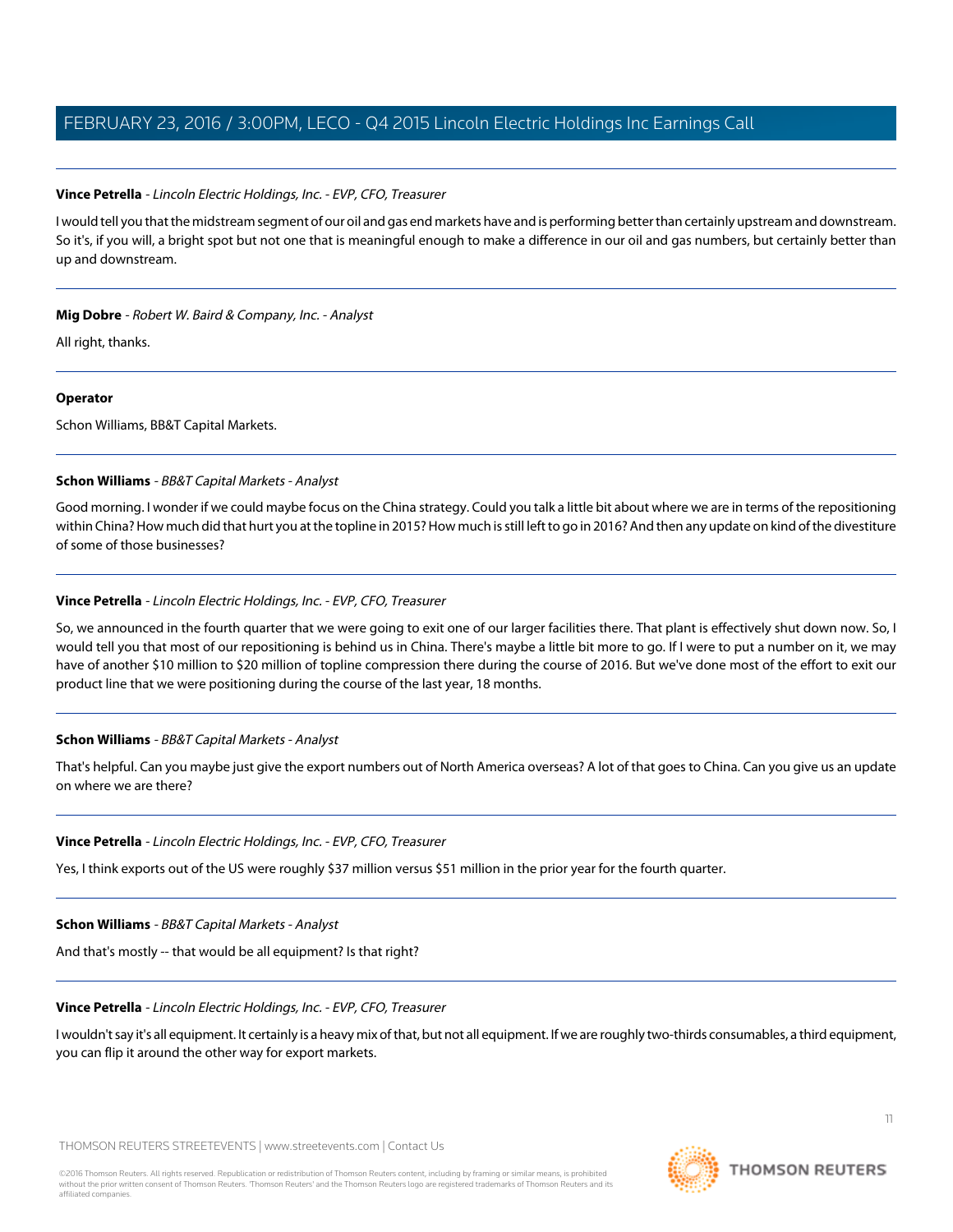### **Schon Williams** - BB&T Capital Markets - Analyst

Okay. And one more, if I may. You guided \$20 million to \$22 million on the interest expense. Is that -- does that already bake in the incremental debt that you expect to incur going into 2016, or is that kind of on a normalized kind of run rate basis of where we exited the year?

### **Vince Petrella** - Lincoln Electric Holdings, Inc. - EVP, CFO, Treasurer

That's on a run rate basis based on exiting the year. So, during the course of 2015, we had a total interest expense charge of around \$22 million. And about \$12 million of that was related to the contingent consideration accruals during the course of the year. So we would estimate a similar type of \$20 million to \$22 million with almost a roughly equal split between financing costs associated with the \$350 million of debt, as well as expected accruals on the contingent consideration for 2016. So, if we layer on some additional debt this year, that's not contemplated in those estimates.

### **Schon Williams** - BB&T Capital Markets - Analyst

All right. That's helpful guys. I'll get back in the queue here.

### **Operator**

<span id="page-11-0"></span>Jason Rodgers, Great Lakes Review.

### **Jason Rodgers** - Great Lakes Review - Analyst

What was the growth in the automation portfolio in the quarter on a year-over-year basis?

### **Vince Petrella** - Lincoln Electric Holdings, Inc. - EVP, CFO, Treasurer

It was single digits.

### **Jason Rodgers** - Great Lakes Review - Analyst

Do you expect that to get back to double digits in 2016?

### **Vince Petrella** - Lincoln Electric Holdings, Inc. - EVP, CFO, Treasurer

Well, based on the trends and the trajectory of our year-over-year performance in automation, it would require some kind of change or catalyst in end markets that would re-energize our growth trajectory. So at this point in time, I would say, for the first half of 2016, probably not. I think it remains to be seen whether or not something emerges in the second half of the year that gives us a greater level of confidence that we achieve double-digit growth there again. But at the present time, I would say not highly likely based on what we see in the first quarter, first half of the year.

### **Jason Rodgers** - Great Lakes Review - Analyst

And then maybe if you could give us some thoughts on your acquisition targets, what you might be looking at currently?

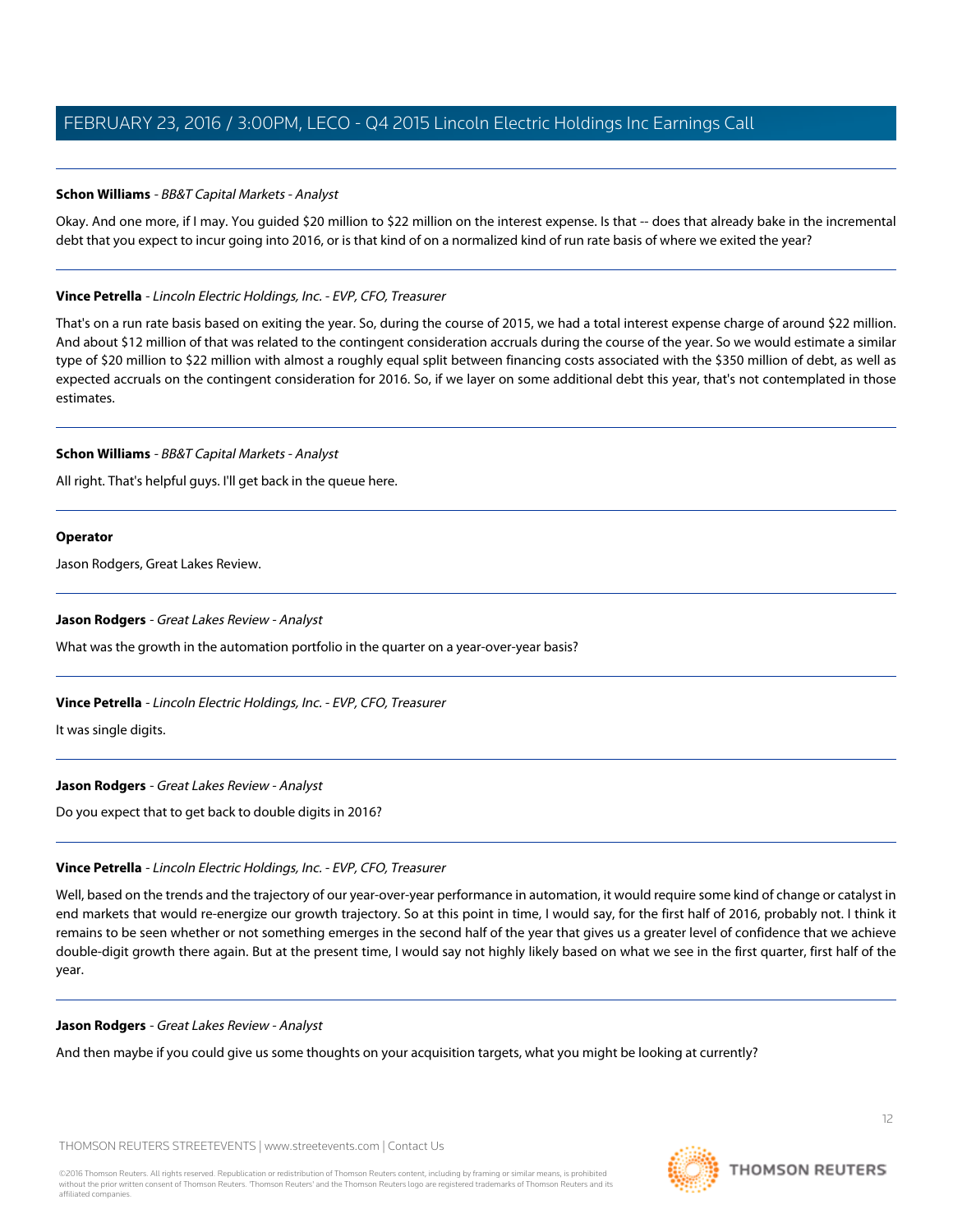### **Chris Mapes** - Lincoln Electric Holdings, Inc. - Chairman, President, CEO

Look, I think that, as we enter into what we believe will be a challenging 2016 from a macro perspective, we are hopeful that there will be more and more opportunities for Lincoln to continue to evaluate assets that can continue to improve upon our strategy. We are happy with the acquisitions that we could close in 2015 and the way those businesses can improve upon the strategy moving forward. We like our balance sheet position. We like our ability to continue to evaluate those. But as you are well aware, it's difficult to understand exactly how many of those opportunities we will be able to mature. Certainly, we will continue to look at opportunities to advance our automation strategy and we'll continue to look globally for identifying those strategies or solutions that can continue to support the 2020.

### **Jason Rodgers** - Great Lakes Review - Analyst

And then finally, if demand were to take another leg downward, how much room is left both in temporary and permanent cost savings?

### **Chris Mapes** - Lincoln Electric Holdings, Inc. - Chairman, President, CEO

Look, I think we have a material room if we need to if there were to be another step down within the portfolio. As I said, we like the fact that we think the deceleration is minimizing. We like the fact that we've seen some stabilization in some regions around the world. But we certainly have other levers that we can evaluate if the business were to materially shift in a different direction. As we said earlier, these cost savings that we've implemented will mature out there around the third quarter. Most of those will occur in Q1, Q2. If we were to see a material shift in the business, then we will continue to manage the business aggressively to minimize the impact if we continue or were to experience a significant shift in demand.

### **Jason Rodgers** - Great Lakes Review - Analyst

Thank you.

### <span id="page-12-0"></span>**Operator**

Joe Mondillo, Sidoti and Company.

### **Joe Mondillo** - Sidoti & Company - Analyst

Good morning guys. So, you saw a 15% decline in volume in the North America segment, and yet you still saw operating margin expand. I assume a lot of that was the cost cuts, but is there anything else related to mix or anything that drives that as well, whether it's the export mix or anything else that drives the operating margin there, aside from the cost cuts?

### **Vince Petrella** - Lincoln Electric Holdings, Inc. - EVP, CFO, Treasurer

Certainly the earlier question on LIFO credits was -- assisted the fourth quarter. We had a sizable -- the largest quarterly LIFO credit during the course of the year that aided us. And certainly the last quarter of the year, the input cost declines were fully realized.

We also have year-end accruals and reserve adjustments that occur every year that can benefit us, and 2015 is no exception. We had adjustments to our bonus accruals that were larger than expected in 2015 compared to 2014. So, those are items that are unlikely to repeat, at least in the first half of 2016. But we had certainly a very good profitability quarter in North America in the fourth quarter of 2015.

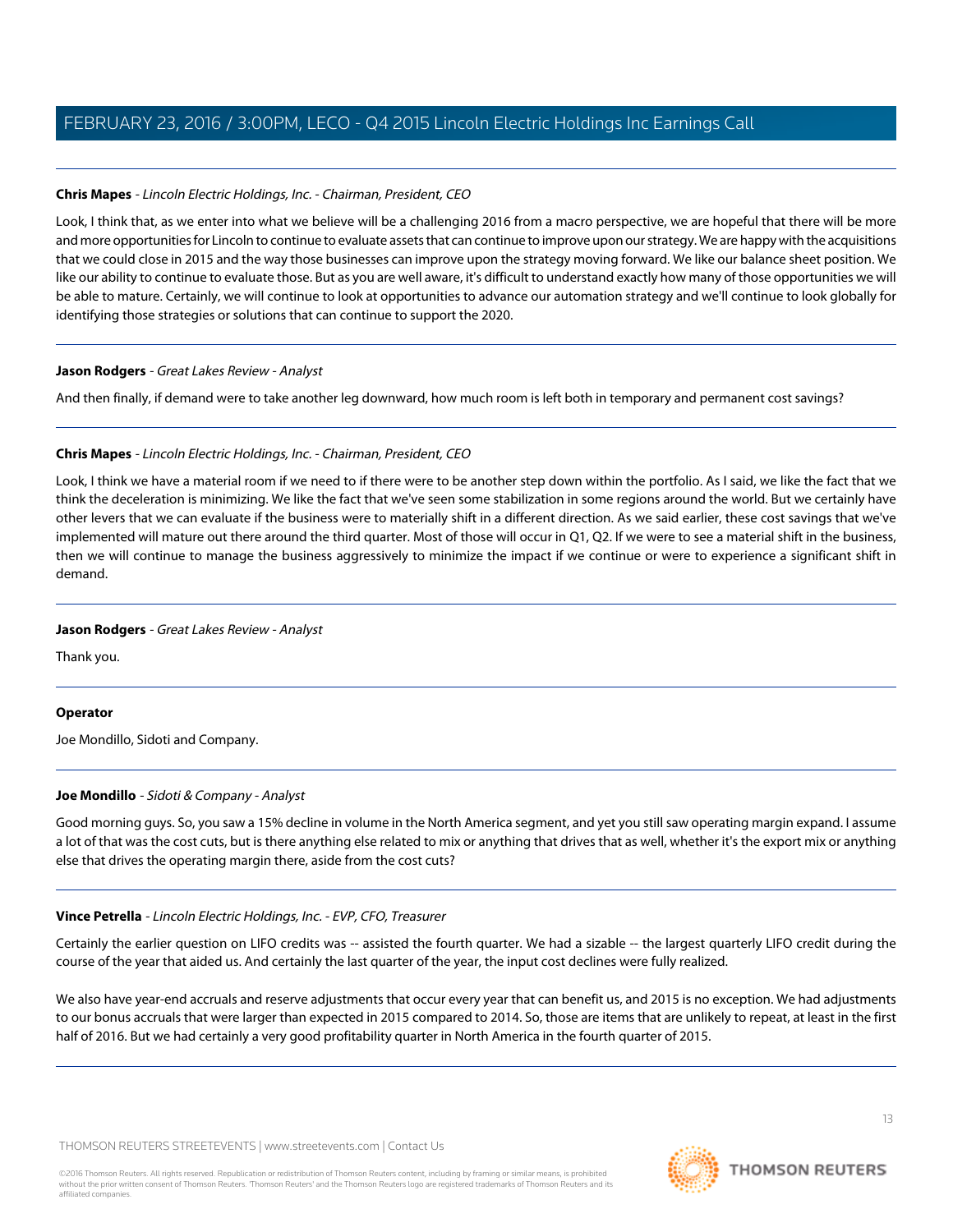### **Joe Mondillo** - Sidoti & Company - Analyst

Okay. Is there a mix issue at all, or is that not really a -- ?

### **Vince Petrella** - Lincoln Electric Holdings, Inc. - EVP, CFO, Treasurer

I think a little bit, but I wouldn't put that at the top of the list of the benefits of the margins that we experienced in the fourth quarter. I wouldn't put that in the top three or four reasons for the strong margins in North America, Joe.

**Joe Mondillo** - Sidoti & Company - Analyst

Okay. And those accrual and reserve adjustments, was that bigger or smaller than the LIFO credit?

### **Vince Petrella** - Lincoln Electric Holdings, Inc. - EVP, CFO, Treasurer

It was bigger than the LIFO credit.

### **Joe Mondillo** - Sidoti & Company - Analyst

Okay. And the year-over-year change of that was a lot different than a year ago?

### **Vince Petrella** - Lincoln Electric Holdings, Inc. - EVP, CFO, Treasurer

It was a bigger benefit in 2015 than 2014.

### **Joe Mondillo** - Sidoti & Company - Analyst

Okay. And then the margin in Europe, you cited it sounded like it's sort of just volume there as well. Is there anything else going on there, where it brought on the margin pretty considerably?

### **Vince Petrella** - Lincoln Electric Holdings, Inc. - EVP, CFO, Treasurer

It was a little bit more difficult pricing environment. If you look at the pricing table at the end of your appendices in the press release, you see that Europe compressed about 50 basis points in margin and pricing. I would also say that, in Europe, there were some mix headwinds. Their equipment sales declined more rapidly than consumables, and that certainly had an impact on margins in Europe.

### **Joe Mondillo** - Sidoti & Company - Analyst

Okay. And then just lastly, this South America, is there -- it seems like just looking at the pricing and the FX, obviously the hyperinflation that they are seeing seems like it's not sort of changing. But do you see any sort of change in the environment at all, or is it continuing to get worse or what's your sort of outlook down there?



**THOMSON REUTERS**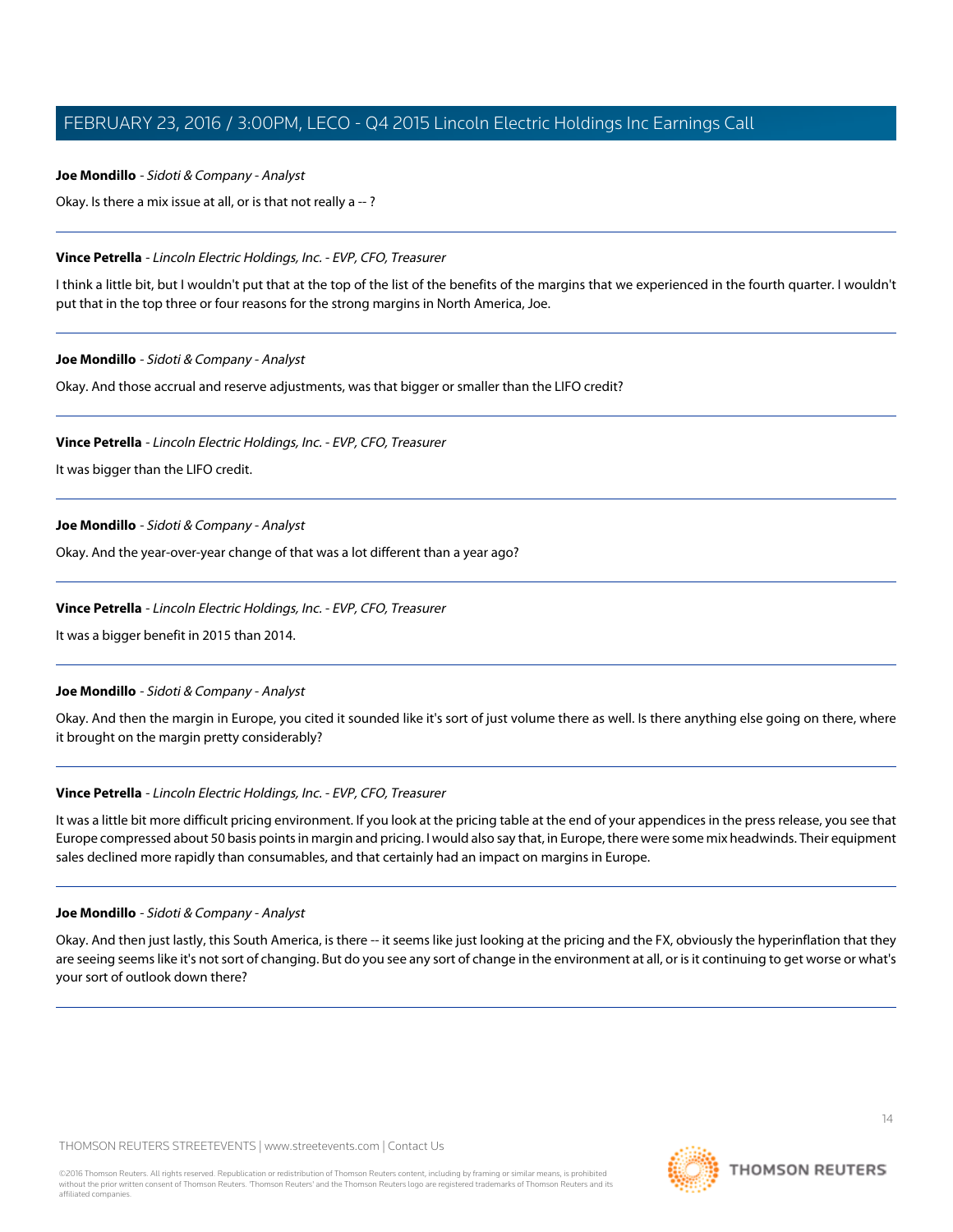### **Vince Petrella** - Lincoln Electric Holdings, Inc. - EVP, CFO, Treasurer

We don't see Venezuela getting better anytime soon, and Brazil certainly had a very difficult 2015. We wouldn't expect our South American businesses are going to have a meaningful turnaround in 2016, and certainly not to a level that would impact our consolidated results in 2016. So, we are not expecting a meaningful contribution from those businesses anytime soon.

### **Joe Mondillo** - Sidoti & Company - Analyst

Okay. Good enough. Thanks.

### **Operator**

<span id="page-14-0"></span>Liam Burke, Wunderlich.

### **Liam Burke** - Wunderlich Securities, Inc. - Analyst

Good morning Chris. Good morning Vince. Chris, has the dependent profile on automation changed at all, or is it pretty much the same landscape with a lot of smaller, more regional competitors?

### **Chris Mapes** - Lincoln Electric Holdings, Inc. - Chairman, President, CEO

No, really the landscape has not changed. We see this as a global opportunity to provide solutions, but we see the competitive base as being very regionally focused, smaller participants in the space. And that's why, over the last two or three years in the acquisitions that you see us bring into the portfolio, they've tended to be businesses between \$20 million and \$50 million of revenue that we've aggregated into the strategy.

### **Liam Burke** - Wunderlich Securities, Inc. - Analyst

And in your prepared comments, you highlighted both Europe and China as automation being one of the growth initiatives there. Is this still primarily North American business, or do you see any near-term traction out of either of those countries in the automation space?

### **Chris Mapes** - Lincoln Electric Holdings, Inc. - Chairman, President, CEO

I would say within the automation space, you really have businesses within automation. It's important to understand when you answer that question. We certainly have automation solutions that are product based solutions that are global platforms. And that we are selling those particular solutions. Whether it's an orbital pipe solution or a structural steel solution for robotic plasma cutting, we are selling those solutions globally.

As it relates to the solutions relative to designing and integrating and installing welding automation solutions, the really larger portion of that portfolio within Lincoln today is really in North American business, although we do have some of those capabilities around the world. Certainly the larger share of that particular strategy today has been implemented in North America.

### **Liam Burke** - Wunderlich Securities, Inc. - Analyst

Thank you Chris.

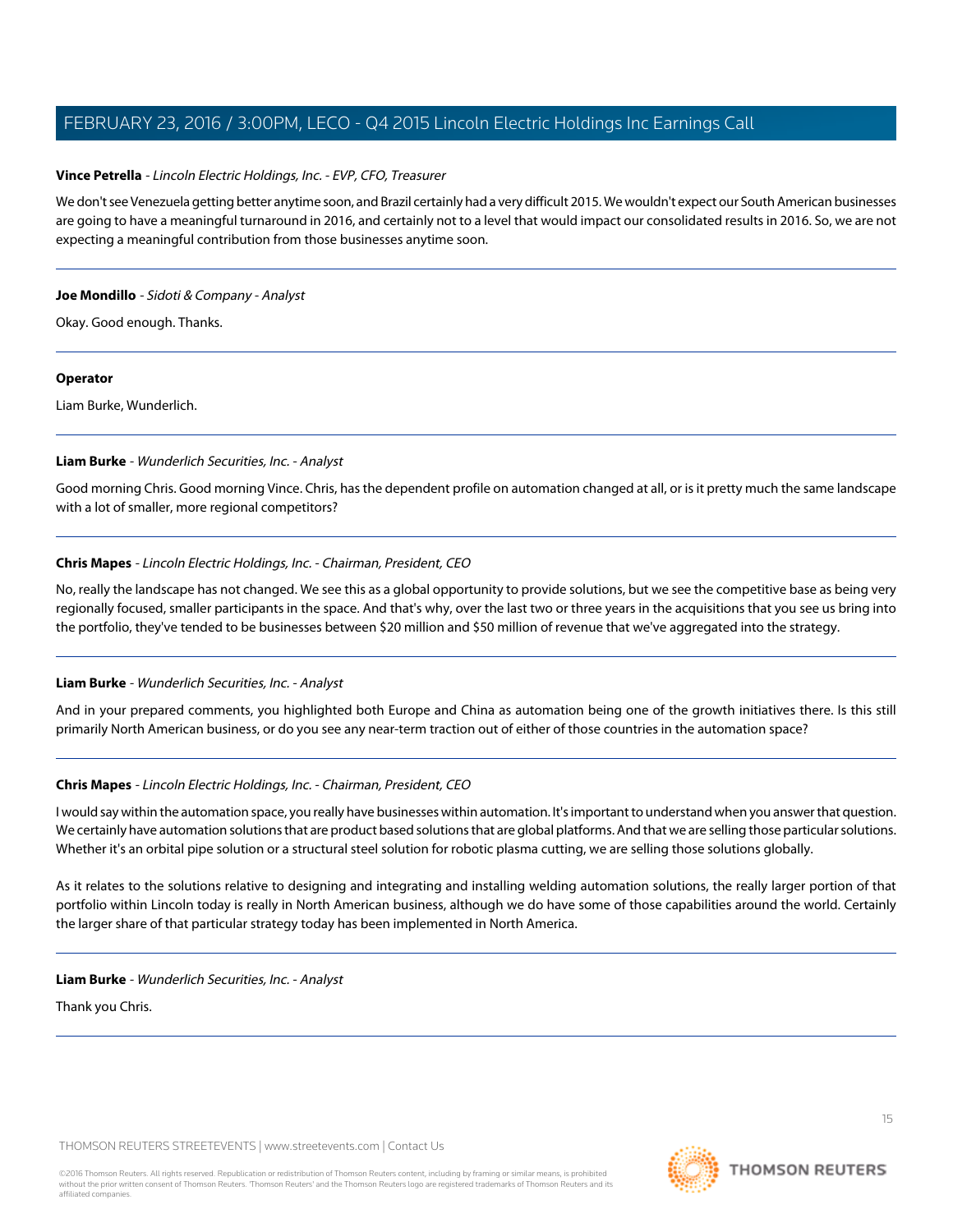### **Operator**

Walter Liptak, Seaport Global.

### <span id="page-15-0"></span>**Walter Liptak** - Seaport Global Securities - Analyst

Thanks. Good morning. I've just got a couple of quick follow-ups. One on the M&A. With where we are in the cycle and I guess the balance sheet cash flow continuing to be strong, can you refresh us on the 2020 strategy and the outlook for M&A and what the Company's appetite would be for doing larger acquisitions and taking advantage of the maybe better valuations on deals?

### **Chris Mapes** - Lincoln Electric Holdings, Inc. - Chairman, President, CEO

Yes, so if you were to take a look at the 2020, when we started down this path, we acknowledged that we were going to drive our topline through a host of initiatives, including organic growth, solutions-based selling, and driving more solutions to the marketplace. But to achieve our long-term goal, we needed to have acquisitions be a portion of that strategy.

So as we evaluate how we are really participating and executing on the 2020, we see that as still an area where we need to accelerate, if possible, those acquisitions that we can bring into the portfolio. So, I would tell you that our appetite and desire is just as strong if not stronger to be able to identify and execute on an acquisition strategy within the portfolio. But again, it's very important for us to make sure that it's aligned with our broader strategy, driving solutions to the marketplace. And we continue to invest an enormous amount of time in researching and trying to identify and opening a dialogue with those products and solutions that we think could be a benefit to us long-term.

### **Walter Liptak** - Seaport Global Securities - Analyst

Okay. Are those businesses out there that would be good welding fits, either here in the US or internationally, that would be good larger targets?

### **Chris Mapes** - Lincoln Electric Holdings, Inc. - Chairman, President, CEO

Certainly. I think the question becomes what's the definition of larger and, quite frankly, exactly whether some of those companies would be accretive to our strategy from a solutions perspective. But there are meaningful acquisitions that are in the marketplace today, and part of it will be determining whether those acquisitions are actually available for Lincoln to be able to consider, but there certainly are material businesses globally that would fit into our strategy.

### **Walter Liptak** - Seaport Global Securities - Analyst

Okay. Great. And just a follow-on on the oil and gas discussion of that 10% decline in 2015. What was the -- you may have said this already, but what was the fourth-quarter decline rate?

### **Vince Petrella** - Lincoln Electric Holdings, Inc. - EVP, CFO, Treasurer

Fourth quarter was down in the double digits.

### **Walter Liptak** - Seaport Global Securities - Analyst

Okay. In the first quarter, is the comp more difficult than the fourth-quarter comp?

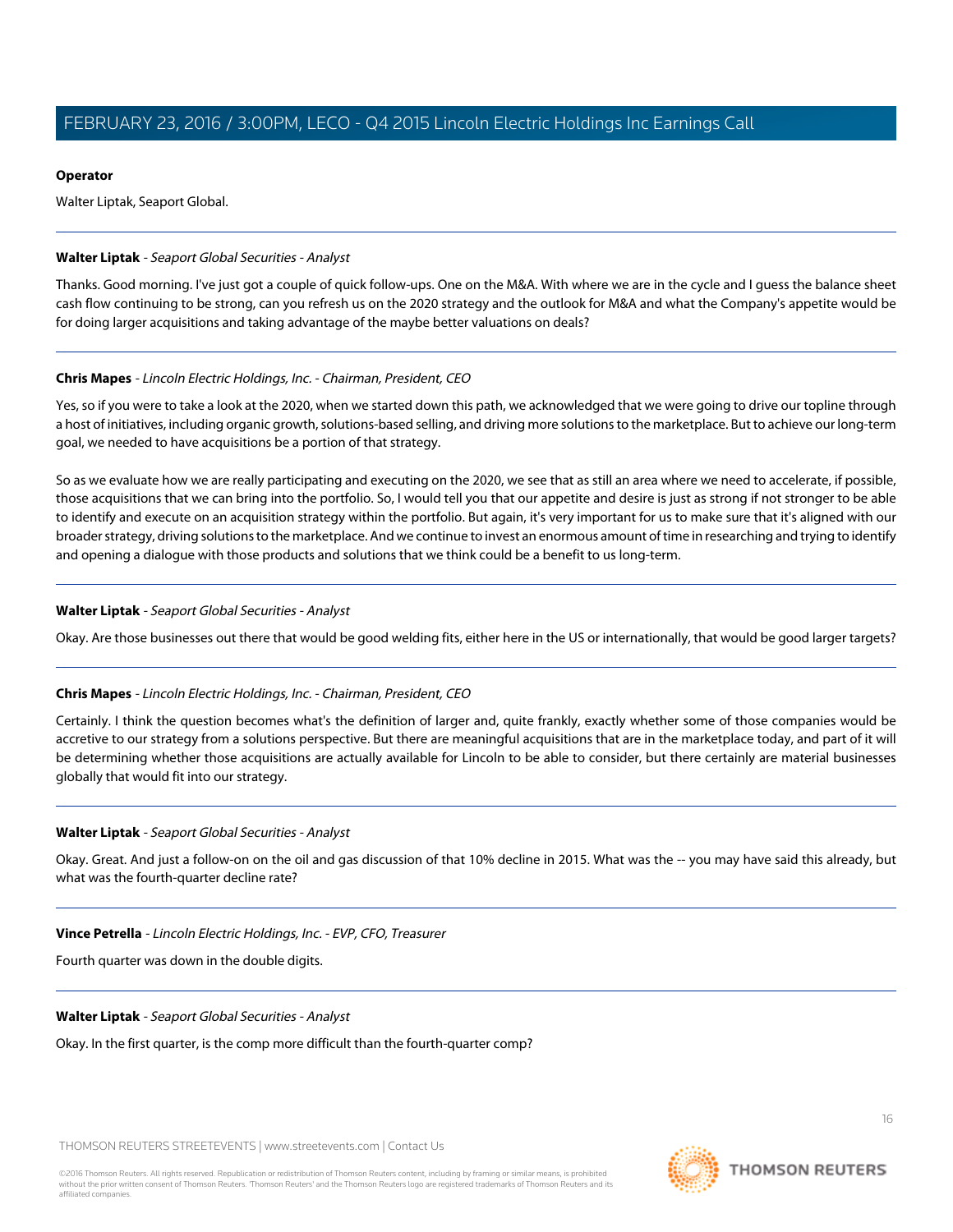### **Vince Petrella** - Lincoln Electric Holdings, Inc. - EVP, CFO, Treasurer

It will be more difficult in the first quarter because, as a reminder, we were only down first quarter 2015 over 2014 mid single digits. Our first quarter is obviously our most challenging comp in 2016.

### **Walter Liptak** - Seaport Global Securities - Analyst

Okay, thank you.

### **Operator**

<span id="page-16-0"></span>Steve Barger, KeyBanc Capital Markets.

### **Steve Barger** - KeyBanc Capital Markets - Analyst

Good morning guys. You already talked about how revenue comparisons don't get easier until the back half, and I know it's tough to forecast a short cycle business, but I'm trying to frame up what happens if oil and commodity prices stay where they are versus some of the stabilizing trends in other markets you are seeing. If there were no recovery in oil, would you expect Two Half sales to be up or down?

### **Chris Mapes** - Lincoln Electric Holdings, Inc. - Chairman, President, CEO

This is Chris. As you said, we'll start by saying it's very difficult to prognosticate in the short-cycle business how that would mature. But I would tell you that stabilization of commodity prices and oil prices would actually be a positive. So I view stabilization as something that the market would be looking for, and we continue to see it in some investment around that stabilization, so I would view that as a positive.

The broader concern is that lack of stabilization or potentially further declines in those particular commodities and what that might mean to the demand cycle in the back half of the year. But stabilization within those commodity prices, especially oil, would, in my opinion, be a favorable.

### **Steve Barger** - KeyBanc Capital Markets - Analyst

So you think people would start to spend again at some level if they just saw stabilization versus being as tight as they are right now?

### **Chris Mapes** - Lincoln Electric Holdings, Inc. - Chairman, President, CEO

I do believe that, quite frankly, the lack of stability creates a level of uncertainty even at these commodity price points. At least there would be some investment thesis that some participants would be able to build around that. So quite frankly, I do see stability as a favorable.

I also think, if you look at where the pricing is at today and compare that against the last six months of last year, it wouldn't be materially different. So I don't see that as a broad decline model. I see that as probably a favorable.

### **Steve Barger** - KeyBanc Capital Markets - Analyst

Got it. And Vince, just to clarify on SG&A, with the cost saves coming through, where do you think SG&A comes in on a dollar basis in the first half? I'm just trying to nail down the model a little.

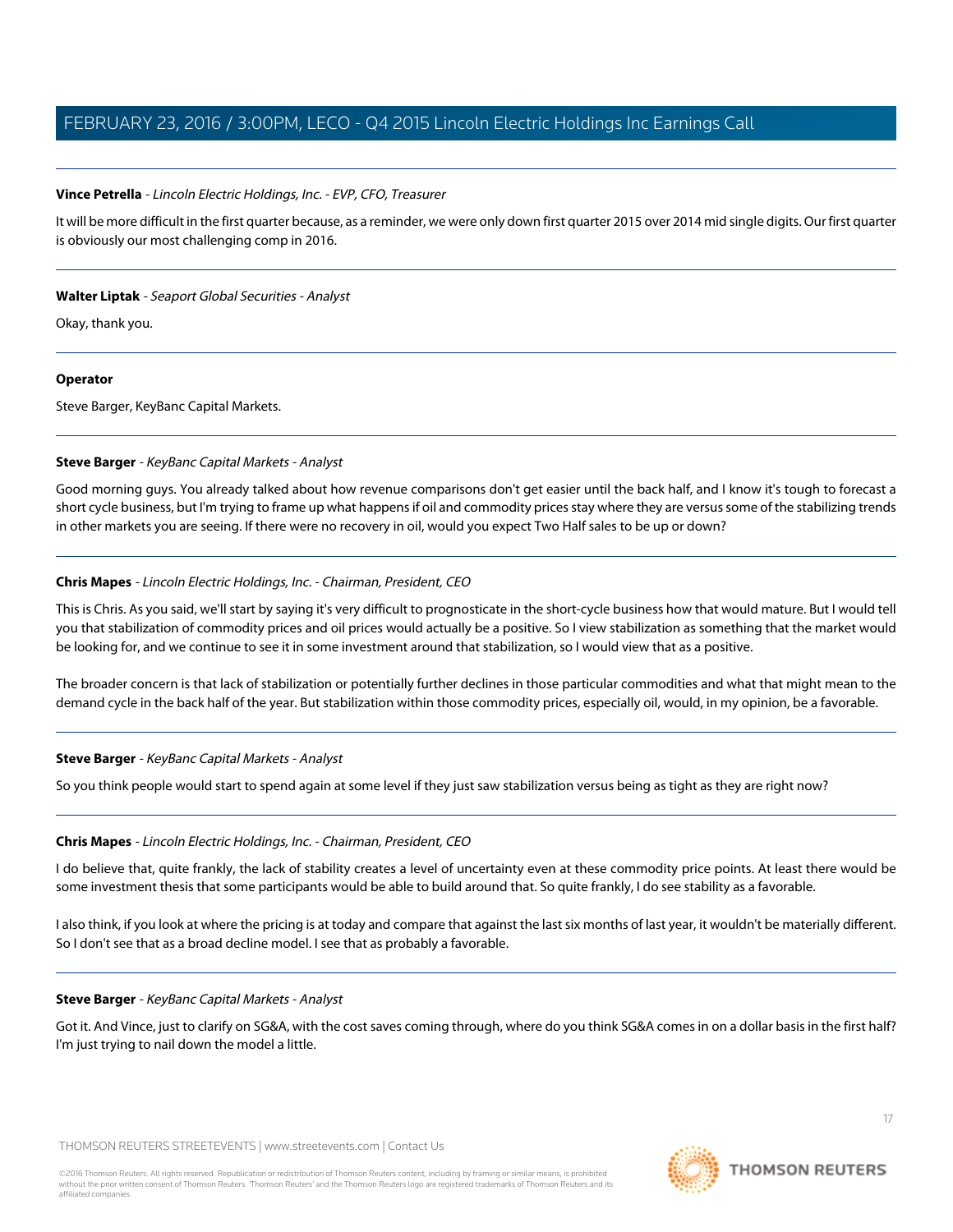### **Vince Petrella** - Lincoln Electric Holdings, Inc. - EVP, CFO, Treasurer

That depends on where sales come in in the first half.

### **Steve Barger** - KeyBanc Capital Markets - Analyst

Just because of the bonus accruals and things like that?

### **Vince Petrella** - Lincoln Electric Holdings, Inc. - EVP, CFO, Treasurer

Absolutely. Bonus accruals, profitability, there's some portion of that you know as variable. It's fair that the preponderance of SG&A is fixed, but there is a large variable component, larger at Lincoln than at most other companies. I would be prepared to give any kind of guidance on that at this point.

### **Steve Barger** - KeyBanc Capital Markets - Analyst

Okay. And last one, just a conceptual question. During 2003 to 2008, all industrial companies benefited from the global emerging market build out from 2010 through 2014. We had energy renaissance. You did a great job of margin expansion during both those periods. As you look at the world now, is there any thought as to what the next multi-year end market catalyst might be when we move past this weakness?

### **Chris Mapes** - Lincoln Electric Holdings, Inc. - Chairman, President, CEO

I'm not sure what the next end market move might be, but at Lincoln Electric, we are adamantly confident that our strategy around automation is going to be able to be that catalyst within the business that drives us into an ability to continue to provide organic growth within the business structure. So it impacts a multitude of various businesses but as we've said before about that strategy, we just firmly believe that automation is going to continue to accrete into all of our industry segments. We think we are very well positioned to execute on that over the next several years.

### **Steve Barger** - KeyBanc Capital Markets - Analyst

I guess I'll ask one follow-up to that. Are you seeing any potential automation customer struggling to get financing in this environment? And given the strength of your balance sheet, would you ever consider offering financing solutions?

### **Chris Mapes** - Lincoln Electric Holdings, Inc. - Chairman, President, CEO

I think the most important answer to that is the first one, which is we are not seeing customers that are approaching us relative to the solutions that they are looking for talking to us about challenges over financing extensively. So as it relates to that, we are not really seeing it. Certainly, we would use our balance sheet as we viewed it appropriate if it was going to create value for our shareholders and our strategy.

### **Steve Barger** - KeyBanc Capital Markets - Analyst

Thanks very much gentlemen.

### **Operator**

Justin Bergner, Gabelli and Company.

THOMSON REUTERS STREETEVENTS | [www.streetevents.com](http://www.streetevents.com) | [Contact Us](http://www010.streetevents.com/contact.asp)

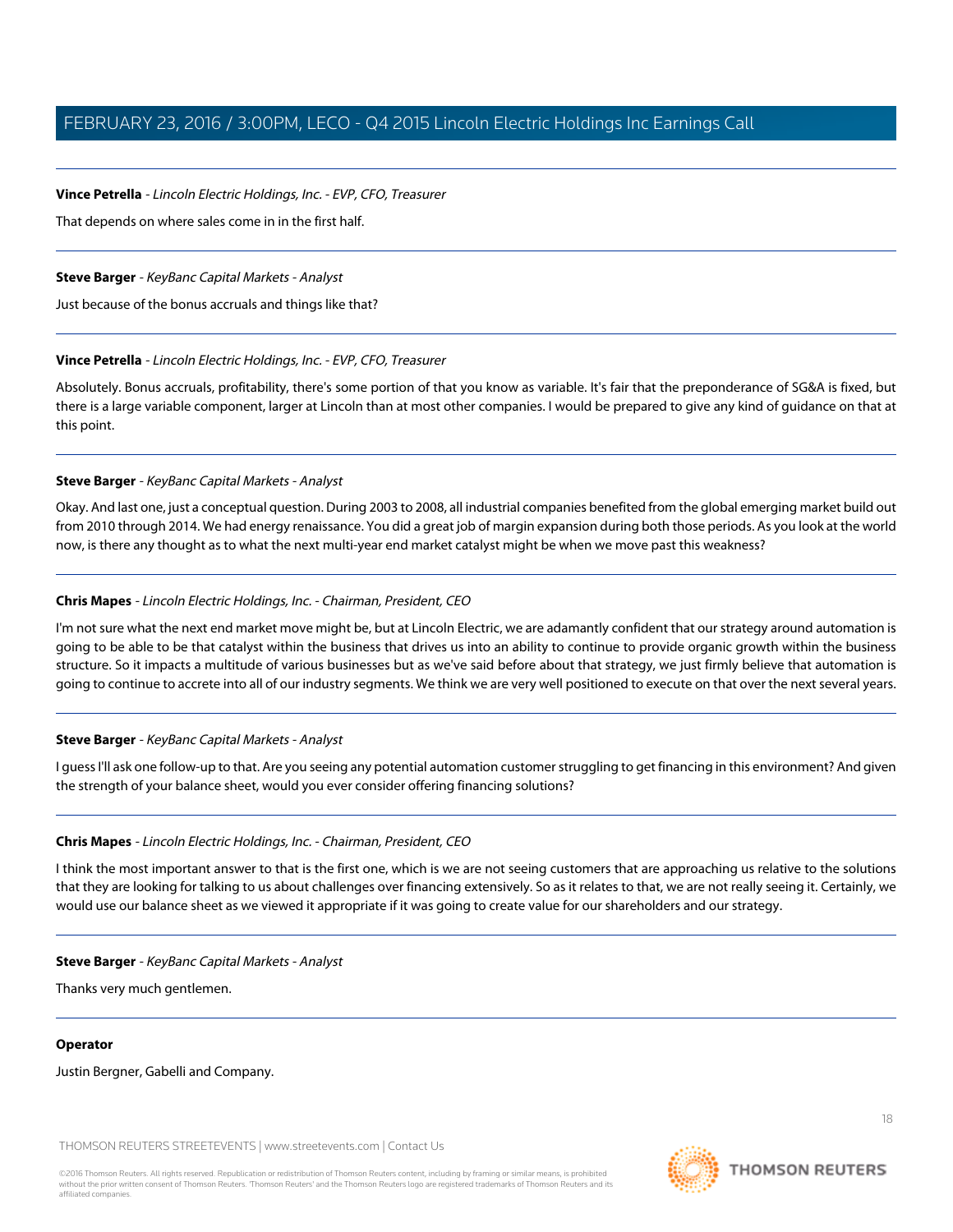### <span id="page-18-0"></span>**Justin Bergner** - Gabelli & Co. - Analyst

Good morning. Most of my questions have been answered. I just wanted to clarify an earlier question. The decremental margin 20% to 25%, is that a first-quarter 2016 view or a full-year, and is that for the whole business, or more particular for North America?

### **Vince Petrella** - Lincoln Electric Holdings, Inc. - EVP, CFO, Treasurer

Yes, that's for the whole business, and I would say that's the outlook for at least the first quarter and at most the first half. So I would expect first quarter, we would be looking at something a bit higher than the 16.5% we saw in the fourth quarter of 2015.

### **Justin Bergner** - Gabelli & Co. - Analyst

Okay. Thank you. That's helpful. I apologize for any background noise on my end. One more question. In regards to your volume figure in the fourth quarter, I guess one of your more consumables focused competitors had a sort of much less negative volume print. I realize some of the businesses are different. Are there any share shifts taking place sort of in North America or globally that are worth noting?

### **Chris Mapes** - Lincoln Electric Holdings, Inc. - Chairman, President, CEO

I certainly don't view looking at the business on a quarterly basis and thinking much about share. I would also say our North American business performed exceptional in the quarter and in 2015 and feel very comfortable that, across 2015, it's maintained if not expanded its positioning within the marketplace. There are a multitude of various regional aspects to the welding business that may influence some of those performance metrics, but at Lincoln Electric, we are very confident that we are executing on our strategy and maintaining the share position in the solutions markets that we are participating in.

### **Justin Bergner** - Gabelli & Co. - Analyst

Great. Thanks for taking my questions this morning.

### **Operator**

Mig Dobre, Robert W. Baird.

### **Mig Dobre** - Robert W. Baird & Company, Inc. - Analyst

Thanks for taking my follow-up. Just a small housekeeping item. Is there any way to break out raw material costs as a percentage of COGS? And also, any color you can provide us as to how you are seeing demand progression in structural steel? Thanks.

### **Vince Petrella** - Lincoln Electric Holdings, Inc. - EVP, CFO, Treasurer

So, from a COGS perspective, I can tell you that raw material costs are the predominant element of our COGS. That's in excess of two-thirds I believe of our cost of goods sold represent raw material costs. So it's the most significant input cost that we have.

In terms of trending in steel, I think the numbers that you would see are from a volume perspective and, frankly, from a price perspective, continuing slow progression down on a year-over-year and certainly a sequential basis. Although I think that if you look at it over 2015 and now into 2016, it's starting to moderate a little bit on both counts.